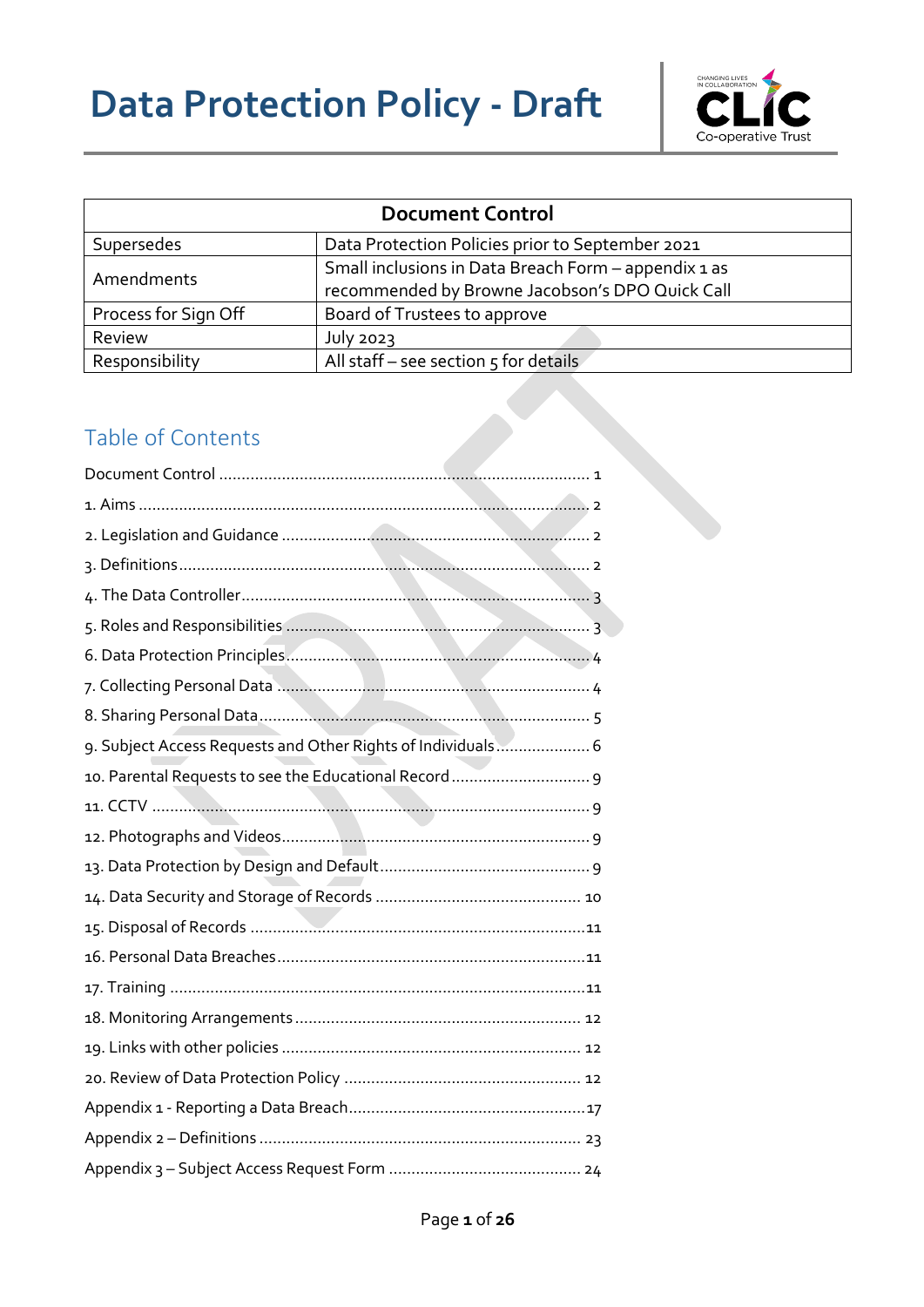## <span id="page-1-0"></span>**1. Aims**

Our Trust aims to ensure that all personal data collected about staff, pupils, parents, governors, visitors and other individuals is collected, stored and processed in accordance with the [General](http://data.consilium.europa.eu/doc/document/ST-5419-2016-INIT/en/pdf)  [Data Protection Regulation \(GDPR\)](http://data.consilium.europa.eu/doc/document/ST-5419-2016-INIT/en/pdf) and the expected provisions of the Data Protection Act 2018 (DPA 2018) as set out in the [Data Protection Bill.](https://publications.parliament.uk/pa/bills/cbill/2017-2019/0153/18153.pdf)

This policy applies to all personal data, regardless of whether it is in paper or electronic format. As practical guidance for team members there is an accompanying Dos and Don't document.

# <span id="page-1-1"></span>**2. Legislation and Guidance**

This policy meets the requirements of the GDPR and the expected provisions of the DPA 2018. It is based on guidance published by the Information Commissioner's Office (ICO) on the [GDPR](https://ico.org.uk/for-organisations/guide-to-the-general-data-protection-regulation-gdpr/) and the ICO's [code of practice for subject access requests.](https://ico.org.uk/media/for-organisations/documents/2014223/subject-access-code-of-practice.pdf)

It also reflects the ICO's [code of practice](https://ico.org.uk/media/for-organisations/documents/1542/cctv-code-of-practice.pdf) for the use of surveillance cameras and personal information.

In addition, this policy complies with our funding agreement and articles of association.

## <span id="page-1-2"></span>**3. Definitions**

| <b>Term</b>                                                   | <b>Definition</b>                                                                                                                                                                                                                                                                                                                                                                                                                                                                    |
|---------------------------------------------------------------|--------------------------------------------------------------------------------------------------------------------------------------------------------------------------------------------------------------------------------------------------------------------------------------------------------------------------------------------------------------------------------------------------------------------------------------------------------------------------------------|
| Personal<br>Data                                              | Any information relating to an identified, or identifiable, individual.<br>This may include the individual's:<br>• Name (including initials)<br>Identification number<br>• Location data<br>Online identifier, such as a username<br>It may also include factors specific to the individual's physical, physiological,<br>genetic, mental, economic, cultural or social identity.                                                                                                    |
| <b>Special</b><br><b>Categories</b><br>of<br>Personal<br>Data | Personal data which is more sensitive and so needs more protection, including<br>information about an individual's:<br>Racial or ethnic origin<br>$\bullet$<br>Political opinions<br>$\bullet$<br>Religious or philosophical beliefs<br>٠<br>Trade union membership<br>Genetics<br>$\bullet$<br>Biometrics (such as fingerprints, retina and iris patterns), where used for<br>$\bullet$<br>identification purposes<br>Health - physical or mental<br>Sex life or sexual orientation |
| Processing                                                    | Anything done to personal data, such as collecting, recording, organising,<br>structuring, storing, adapting, altering, retrieving, using, disseminating, erasing or<br>destroying.<br>Processing can be automated or manual.                                                                                                                                                                                                                                                        |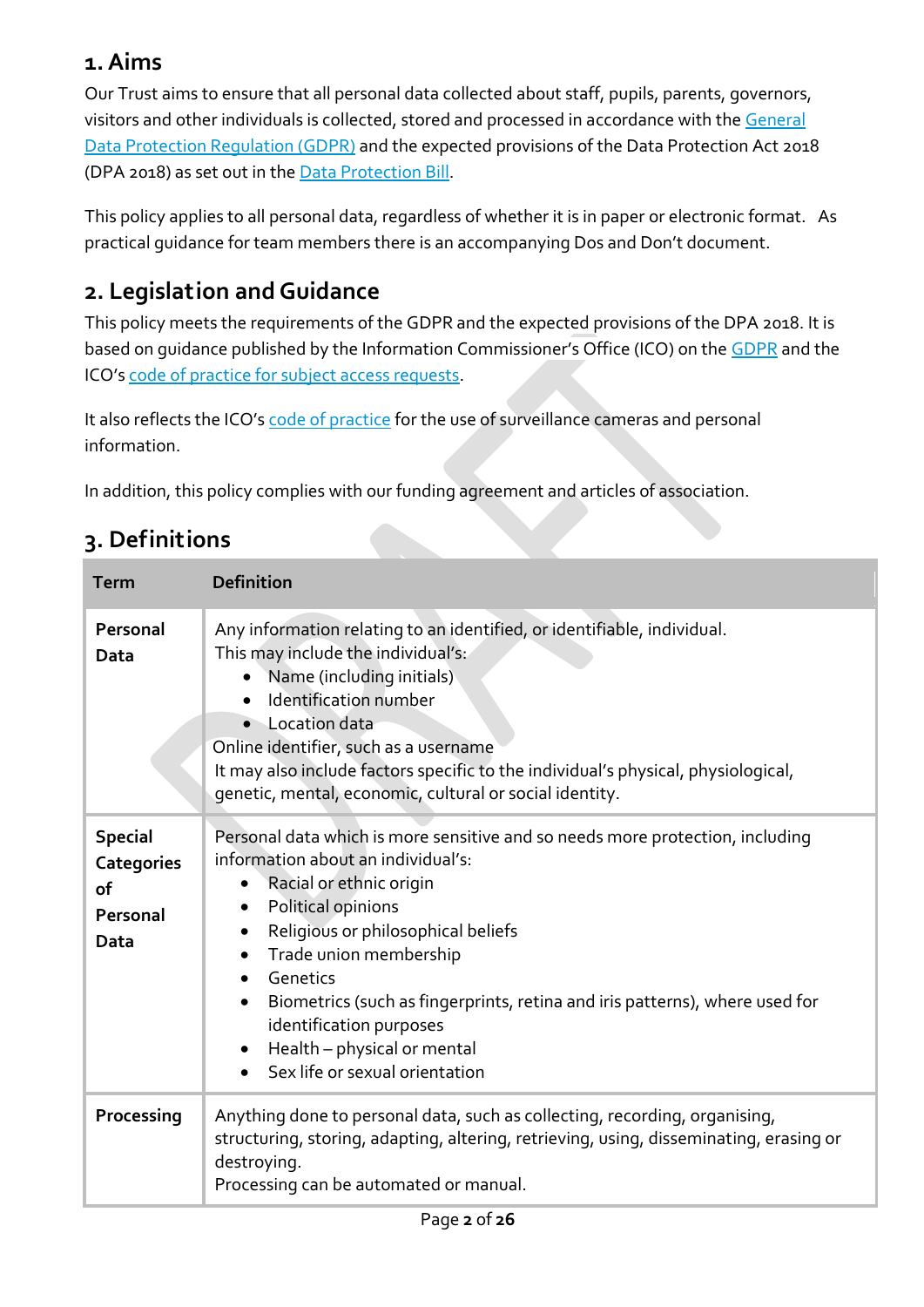| Data<br>Subject                   | The identified or identifiable individual whose personal data is held or processed.                                                                  |
|-----------------------------------|------------------------------------------------------------------------------------------------------------------------------------------------------|
| Data                              | A person or organisation that determines the purposes and the means of processing                                                                    |
| Controller                        | of personal data.                                                                                                                                    |
| Data                              | A person or other body, other than an employee of the data controller, who                                                                           |
| Processor                         | processes personal data on behalf of the data controller.                                                                                            |
| Personal<br>Data<br><b>Breach</b> | A breach of security leading to the accidental or unlawful destruction, loss,<br>alteration, unauthorised disclosure of, or access to personal data. |

## <span id="page-2-0"></span>**4. The Data Controller**

Our school processes personal data relating to parents, pupils, staff, governors, visitors and others, and therefore is a data controller.

The school is registered as a data controller with the ICO and will renew this registration annually or as otherwise legally required.

# <span id="page-2-1"></span>**5. Roles and Responsibilities**

This policy applies to **all staff** employed by our school, and to external organisations or individuals working on our behalf. Staff who do not comply with this policy may face disciplinary action.

**5.1 The Governing Board** has overall responsibility for ensuring that our school complies with all relevant data protection obligations.

**5.2 Headteachers** are responsible for ensuring there is a culture of using data with respect and ensure the policy is followed and understood in their schools. The headteacher acts as the representative of the data controller on a day-to-day basis.

**5.3 Data Protection Officer** (DPO) is responsible for overseeing the implementation of this policy, monitoring our compliance with data protection law, and developing related policies and guidelines where applicable.

They will provide an annual report of their activities directly to the governing board and, where relevant, report to the board their advice and recommendations on school data protection issues. The DPO is also the first point of contact for individuals whose data the school processes, and for the ICO.

Our DPO is Jo Sands and is contactable via email on **[DPO@clicmanchester.com](mailto:DPO@clicmanchester.com)**

## **5.4 All Staff**

Staff are responsible for: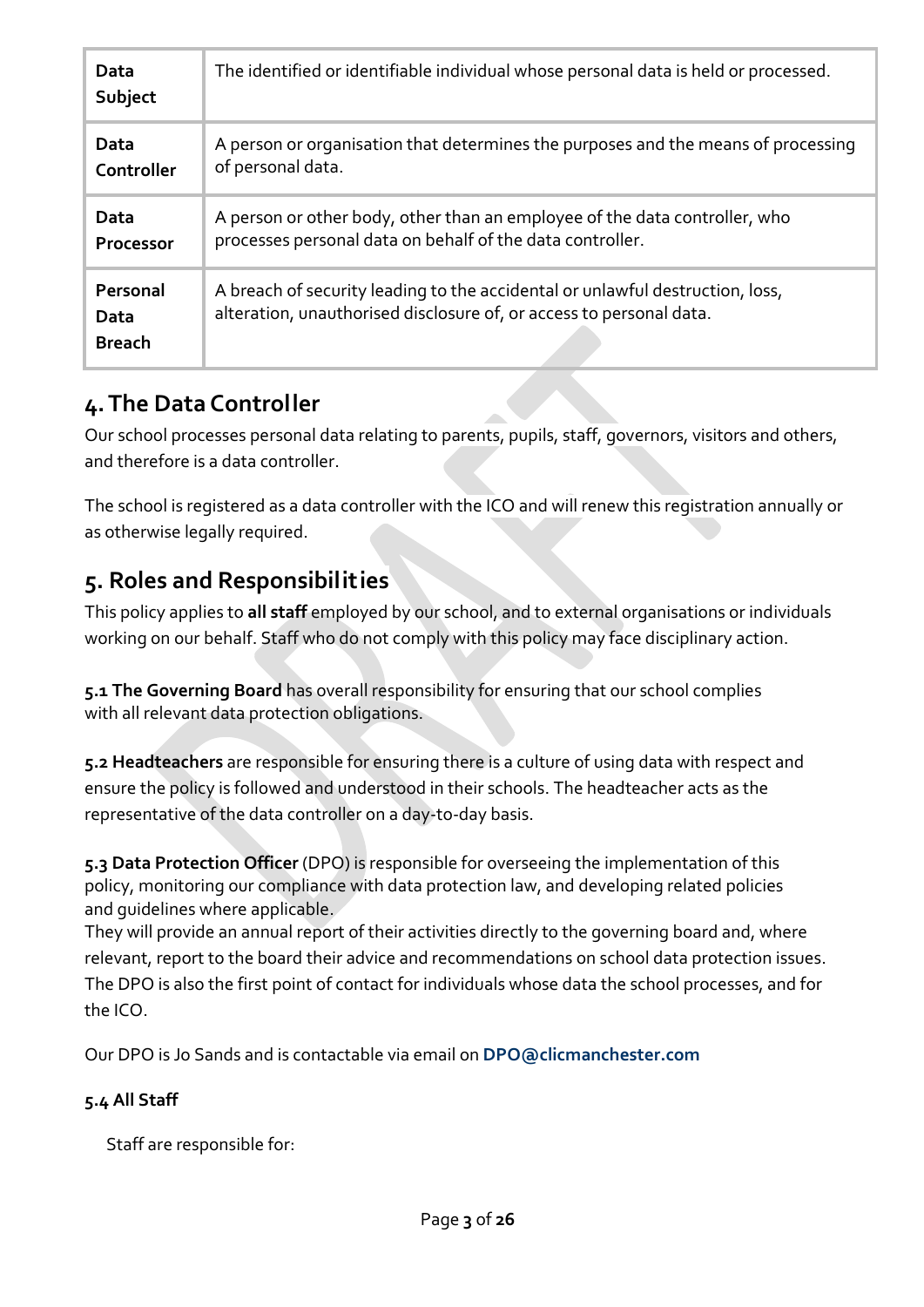- collecting, storing, securing and processing any personal data in accordance with this policy
- informing the school of any changes to their personal data, such as a change of address
- contacting the DPO in the following circumstances:
	- with any questions about the operation of this policy, data protection law, retaining personal data or keeping personal data secure
	- if they have any concerns that this policy is not being followed
	- if they are unsure whether or not, they have a lawful basis to use personal data in a particular way
	- if they need to rely on or capture consent, draft a privacy notice, deal with data protection rights invoked by an individual, or transfer personal data outside the European Economic Area
	- if there has been a data breach
	- whenever they are engaging in a new activity that may affect the privacy rights of individuals
	- if they need help with any contracts or sharing personal data with third parties.

# <span id="page-3-0"></span>**6. Data Protection Principles**

The GDPR is based on data protection principles that our school must comply with.

The principles say that personal data must be:

- Processed lawfully, fairly and in a transparent manner
- Collected for specified, explicit and legitimate purposes
- Adequate, relevant and limited to what is necessary to fulfil the purposes for which it is processed
- Accurate and, where necessary, kept up to date
- Kept for no longer than is necessary for the purposes for which it is processed
- Processed in a way that ensures it is appropriately secure

This policy sets out how the school aims to comply with these principles.

# <span id="page-3-1"></span>**7. Collecting Personal Data**

## **7.1 Lawfulness, Fairness and Transparency**

We will only process personal data where we have one of 6 'lawful bases' (legal reasons) to do so under data protection law: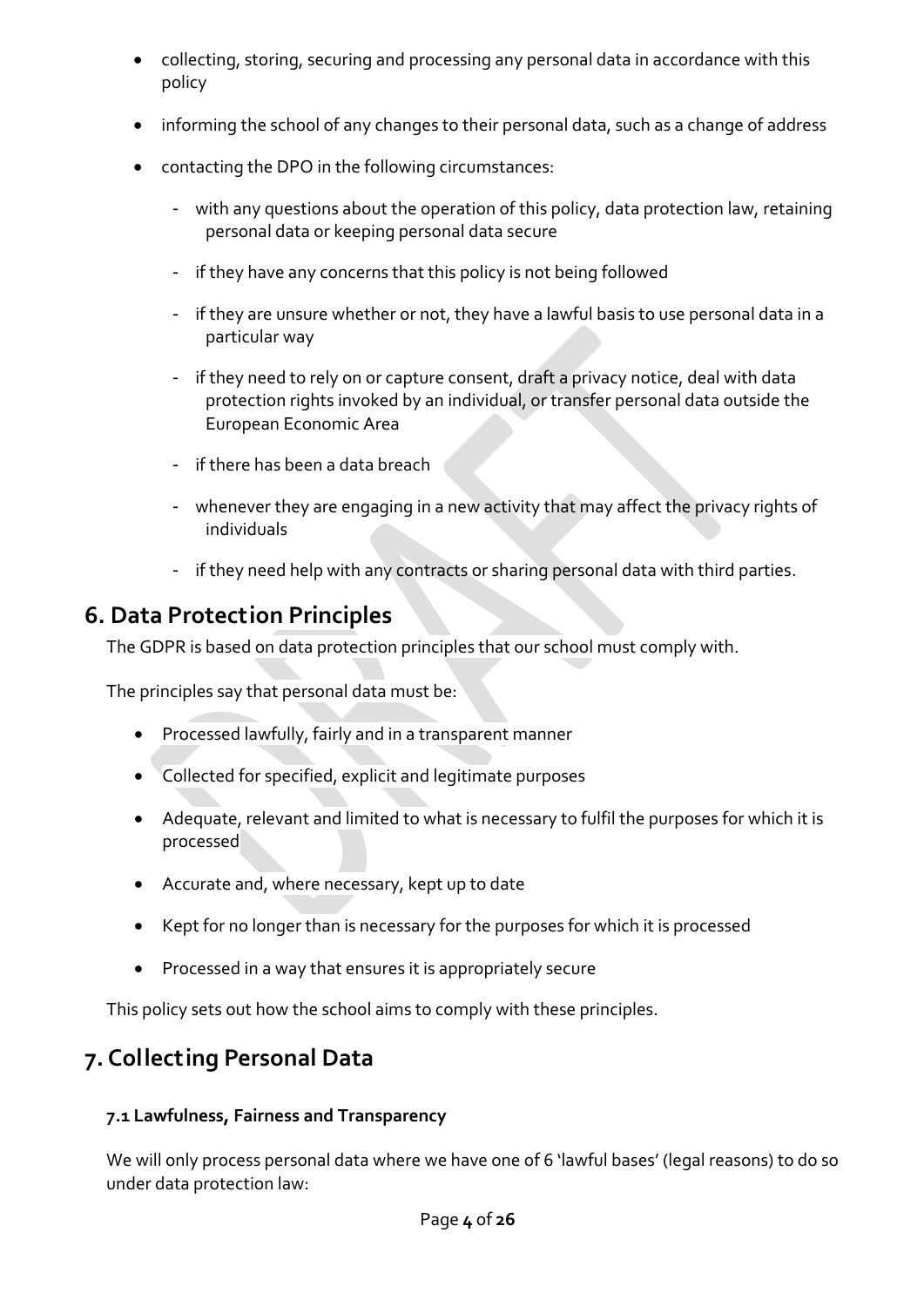- The data needs to be processed so that the school can **fulfil a contract** with the individual, or the individual has asked the school to take specific steps before entering into a contract
- The data needs to be processed so that the school can **comply with a legal obligation**
- The data needs to be processed to ensure the **vital interests** of the individual e.g. to protect someone's life
- The data needs to be processed so that the school, as a public authority, can perform a task **in the public interest,** and carry out its official functions
- The data needs to be processed for the **legitimate interests** of the school or a third party (provided the individual's rights and freedoms are not overridden)
- The individual (or their parent/carer when appropriate in the case of a pupil) has freely given clear **consent**

For special categories of personal data, we will also meet one of the special category conditions for processing which are set out in the GDPR and Data Protection Act 2018.

If we offer online services to pupils, such as classroom apps, and we intend to rely on consent as a basis for processing, we will get parental consent (except for online counselling and preventive services).

#### **7.2 Limitation, Minimisation and Accuracy**

We will only collect personal data for specified, explicit and legitimate reasons. We will explain these reasons to the individuals when we first collect their data.

If we want to use personal data for reasons other than those given when we first obtained it, we will inform the individuals concerned before we do so, and seek consent where necessary.

Staff must only process personal data where it is necessary in order to do their jobs.

When staff no longer need the personal data they hold, they must ensure it is deleted or anonymised. This will be done in accordance with the school's record retention schedule/records management policy.

## <span id="page-4-0"></span>**8. Sharing Personal Data**

We will not normally share personal data with anyone else, but may do so where:

- There is an issue with a pupil or parent/carer that puts the safety of our staff at risk
- We need to liaise with other agencies we will seek consent as necessary before doing this
- Our suppliers or contractors need data to enable us to provide services to our staff and pupils – for example, IT companies. When doing this, we will: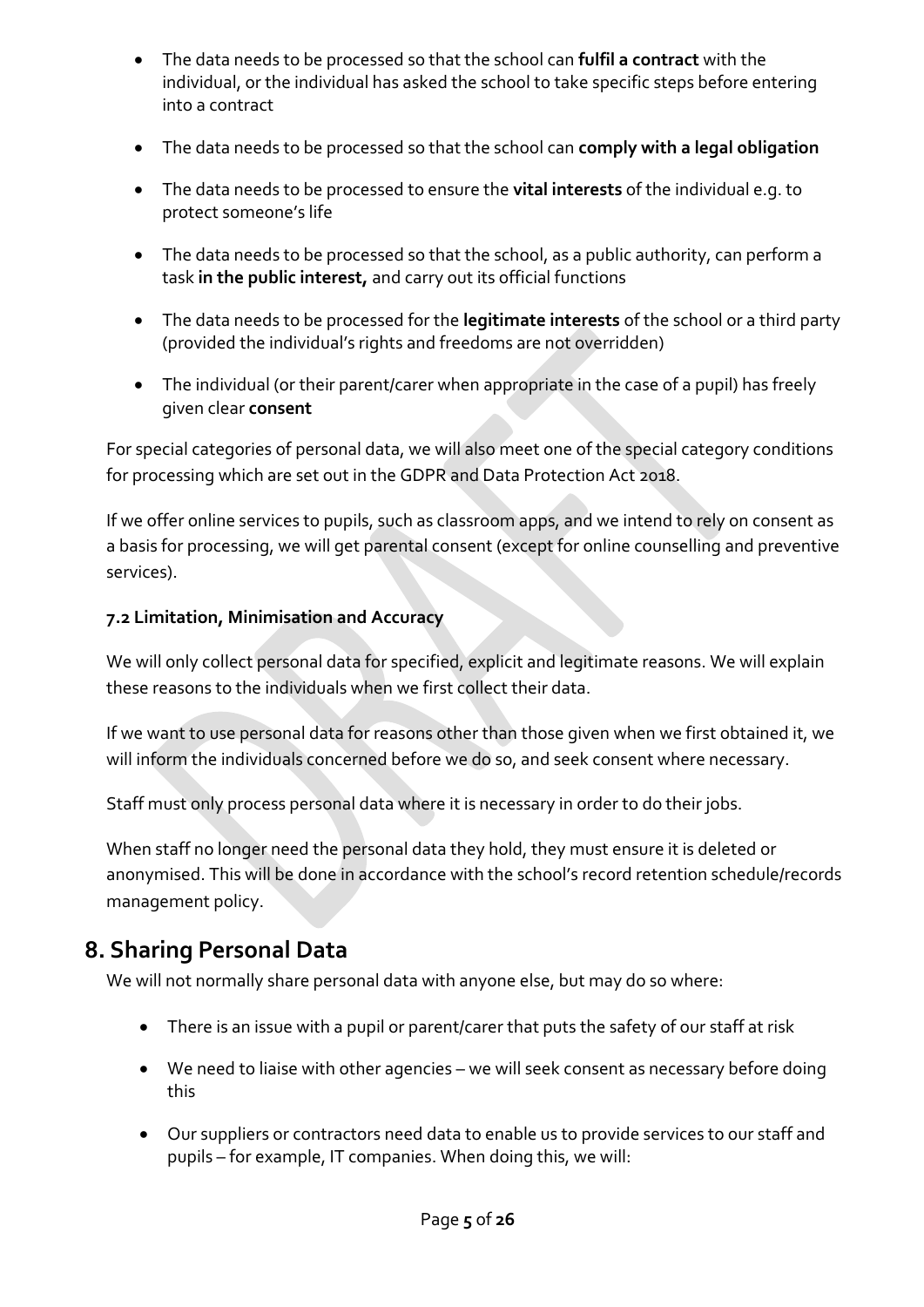- Only appoint suppliers or contractors which can provide sufficient guarantees that they comply with data protection law
- Establish a data sharing agreement with the supplier or contractor, either in the contract or as a standalone agreement, to ensure the fair and lawful processing of any personal data we share
- Only share data that the supplier or contractor needs to carry out their service, and information necessary to keep them safe while working with us
- We will also share personal data with law enforcement and government bodies where we are legally required to do so, including for:
	- o The prevention or detection of crime and/or fraud
	- o The apprehension or prosecution of offenders
	- o The assessment or collection of tax owed to HMRC
	- o In connection with legal proceedings
	- o Where the disclosure is required to satisfy our safeguarding obligations
	- o Research and statistical purposes, as long as personal data is sufficiently anonymised or consent has been provided
- We may also share personal data with emergency services and local authorities to help them to respond to an emergency situation that affects any of our pupils or staff.
- Where we transfer personal data to a country or territory outside the European Economic Area, we will do so in accordance with data protection law.

## <span id="page-5-0"></span>**9. Subject Access Requests and Other Rights of Individuals**

#### **9.1 Subject Access Requests**

Individuals have a right to make a 'subject access request' to gain access to personal information that the school holds about them. This includes:

- Confirmation that their personal data is being processed
- Access to a copy of the data
- The purposes of the data processing
- The categories of personal data concerned
- Who the data has been, or will be, shared with
- How long the data will be stored for, or if this isn't possible, the criteria used to determine this period
- The source of the data, if not the individual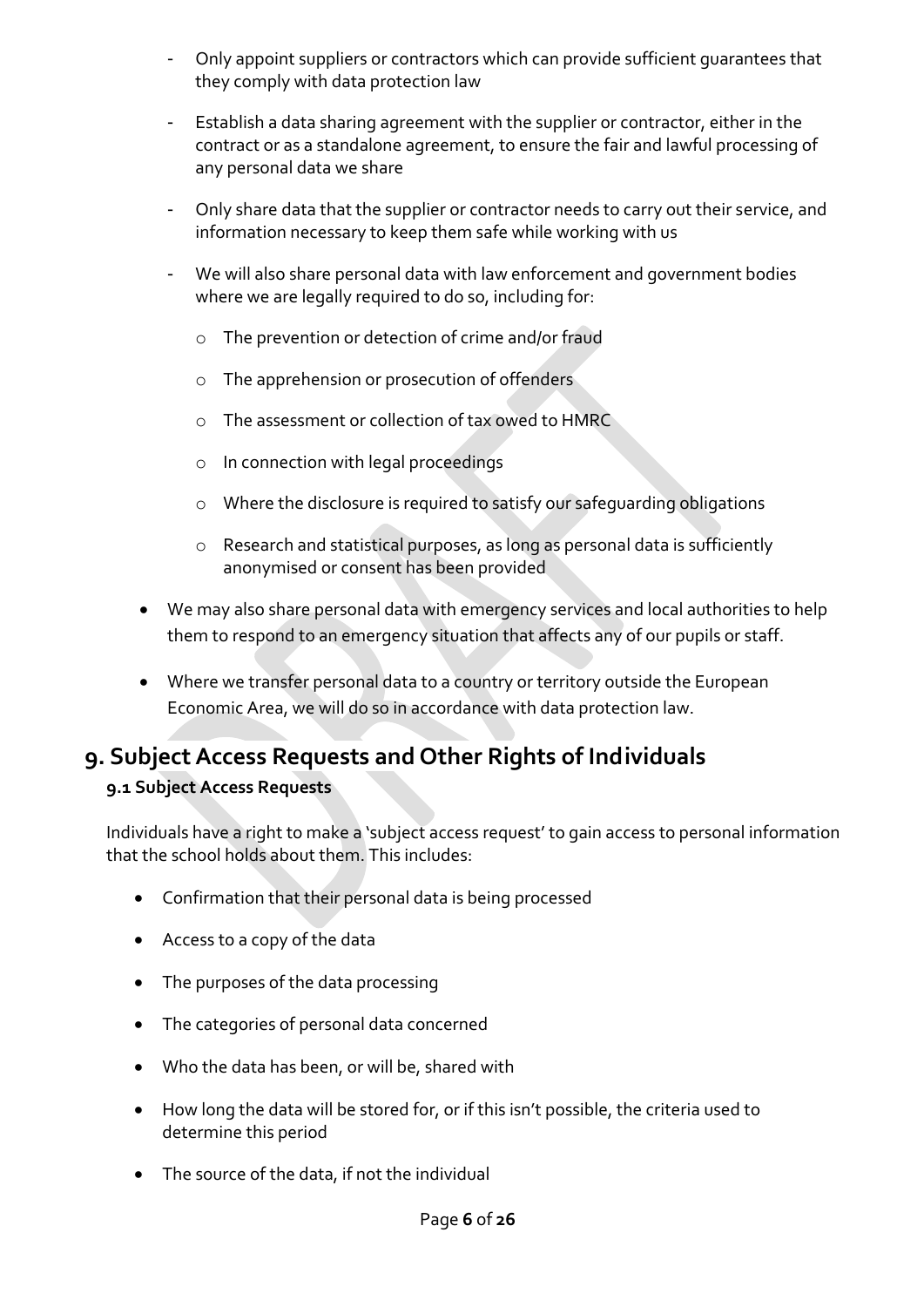Whether any automated decision-making is being applied to their data, and what the significance and consequences of this might be for the individual

Subject access requests must be submitted in writing, either by letter, email or fax to the DPO. They should include:

- Name of individual
- Correspondence address
- Contact number and email address
- Details of the information requested

If staff receive a subject access request either verbally or in writing, they must immediately forward it to the DPO.

### **9.2 Children and Subject Access Requests**

Personal data about a child belongs to that child, and not the child's parents or carers. For a parent or carer to make a subject access request with respect to their child, the child must either be unable to understand their rights and the implications of a subject access request, or have given their consent.

Children below the age of 12 are generally not regarded to be mature enough to understand their rights and the implications of a subject access request. Therefore, most subject access requests from parents or carers of pupils at our school may be granted without the express permission of the pupil. This is not a rule and a pupil's ability to understand their rights will always be judged on a case-by-case basis.

### **9.3 Responding to Subject Access Requests**

When responding to requests, we:

- Will ask individuals to complete the Subject Access Request form below but understand our obligation to provide information without a formal written request
- May ask the individual to provide 2 forms of identification
- May contact the individual via phone to confirm the request was made
- Will respond without delay and within 1 month of receipt of the request
- Will provide the information free of charge
- May tell the individual we will comply within 3 months of receipt of the request, where a request is complex or numerous. We will inform the individual of this within 1 month, and explain why the extension is necessary

We will not disclose information if it: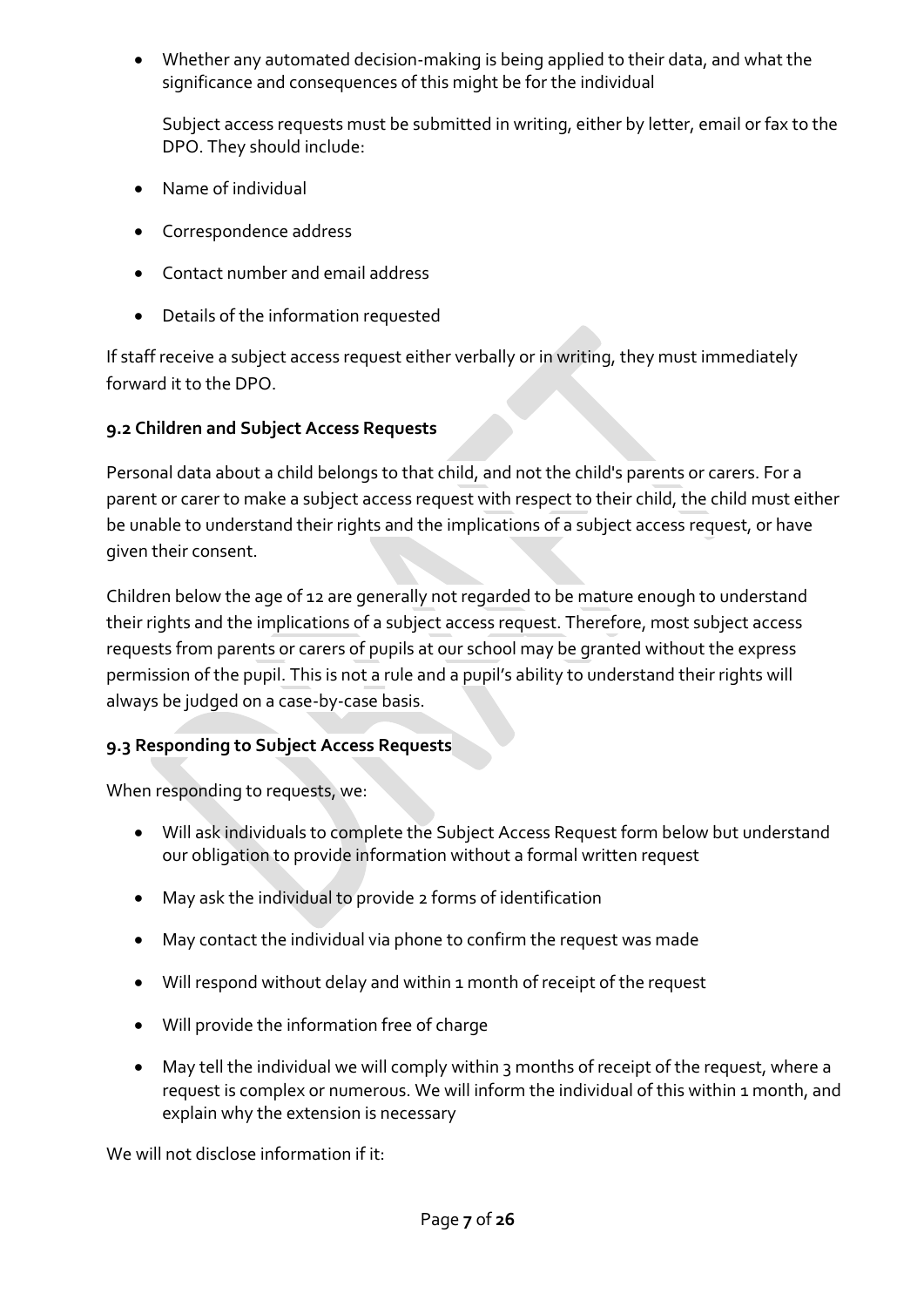- Might cause serious harm to the physical or mental health of the pupil or another individual
- Would reveal that the child is at risk of abuse, where the disclosure of that information would not be in the child's best interests
- Is contained in adoption or parental order records
- Is given to a court in proceedings concerning the child

If the request is unfounded or excessive, we may refuse to act on it, or charge a reasonable fee which takes into account administrative costs.

A request will be deemed to be unfounded or excessive if it is repetitive, or asks for further copies of the same information.

When we refuse a request, we will tell the individual why, and tell them they have the right to complain to the ICO.

#### **9.4 Other Data Protection Rights of the Individual**

In addition to the right to make a subject access request (see above), and to receive information when we are collecting their data about how we use and process it (see section 7), individuals also have the right to:

- withdraw their consent to processing at any time
- ask us to rectify, erase or restrict processing of their personal data, or object to the processing of it (in certain circumstances)
- prevent use of their personal data for direct marketing
- challenge processing which has been justified on the basis of public interest
- request a copy of agreements under which their personal data is transferred outside of the European Economic Area
- object to decisions based solely on automated decision making or profiling (decisions taken with no human involvement, that might negatively affect them)
- prevent processing that is likely to cause damage or distress
- be notified of a data breach in certain circumstances
- make a complaint to the ICO
- ask for their personal data to be transferred to a third party in a structured, commonly used and machine-readable format (in certain circumstances).

Individuals should submit any request to exercise these rights to the DPO. If staff receive such a request, they must immediately forward it to the DPO.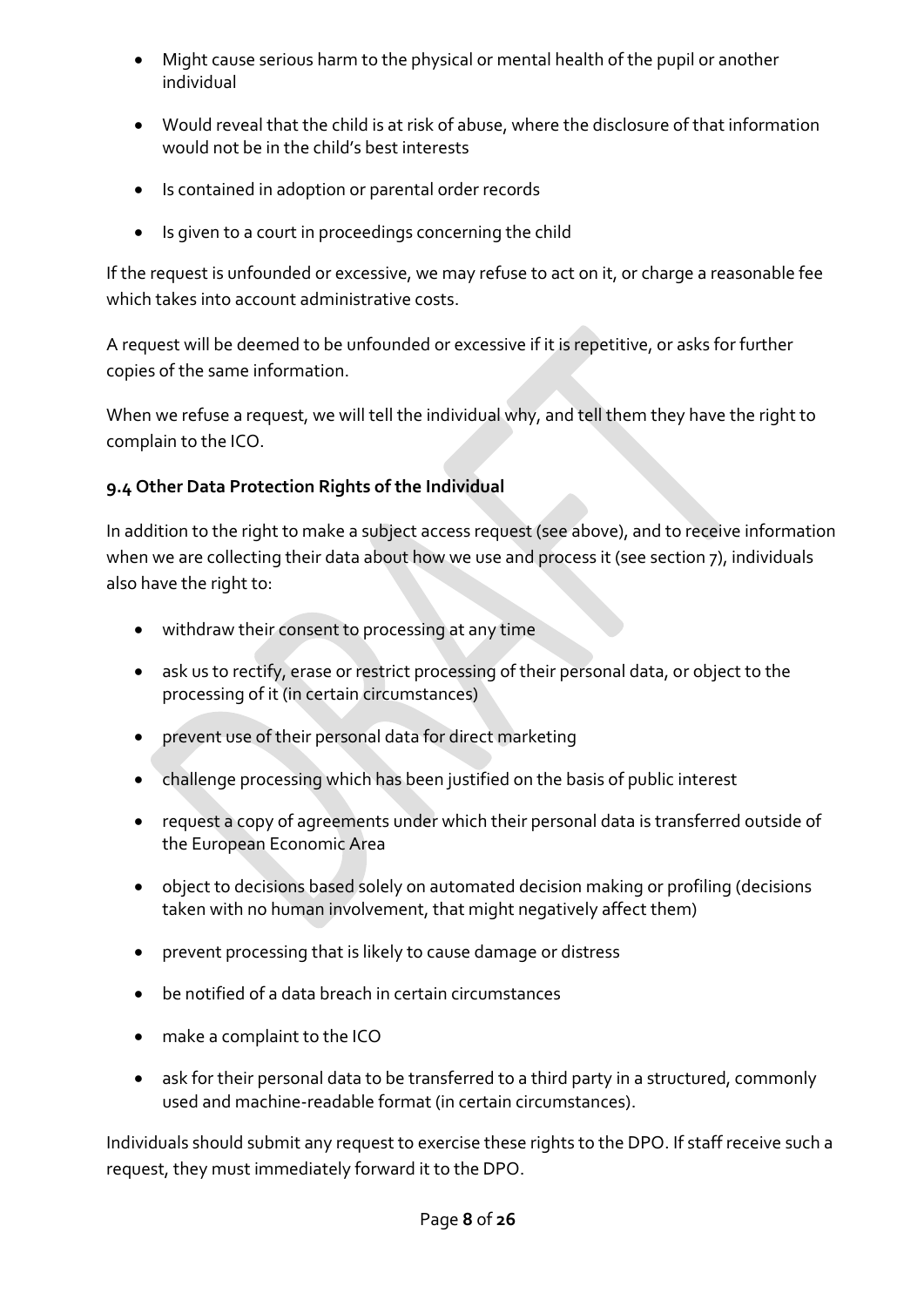## <span id="page-8-0"></span>**10. Parental Requests to see the Educational Record**

The Trust will provide parents, or those with parental responsibility, free access to their child's educational record (which includes most information about a pupil) within 15 school days of receipt of a written request.

## <span id="page-8-1"></span>**11. CCTV**

We use CCTV in various locations around the school sites to ensure it remains safe. We will adhere to the ICO's [code of practice](https://ico.org.uk/media/for-organisations/documents/1542/cctv-code-of-practice.pdf) for the use of CCTV.

We do not need to ask individuals' permission to use CCTV, but we make it clear where individuals are being recorded. Security cameras are accompanied by prominent signs explaining that CCTV is in use.

Any enquiries about the CCTV system should be directed to Jo Sands the Chief Operations Officer (**[jsands@clicmanchester.com](mailto:jsands@clicmanchester.com)**).

## <span id="page-8-2"></span>**12. Photographs and Videos**

As part of our school activities, we may take photographs and record images of individuals within our school.

We will obtain written consent from parents & carers for photographs and videos to be taken of their child for communication, marketing and promotional materials. We will clearly explain how the photograph and/or video will be used to both the parent & carer and pupil.

Uses may include:

- Within school on notice boards and in school magazines, brochures, newsletters, etc.
- Outside of school by external agencies such as the school photographer, newspapers, campaigns
- Online on our school website or social media pages

Consent can be refused or withdrawn at any time. If consent is withdrawn, we will delete the photograph or video and not distribute it further.

When using photographs and videos in this way we will not accompany them with any other personal information about the child, to ensure they cannot be identified.

See our Child Protection and Safeguarding Policy for more information on our use of photographs and videos.

## <span id="page-8-3"></span>**13. Data Protection by Design and Default**

We will put measures in place to show that we have integrated data protection into all of our data processing activities, including: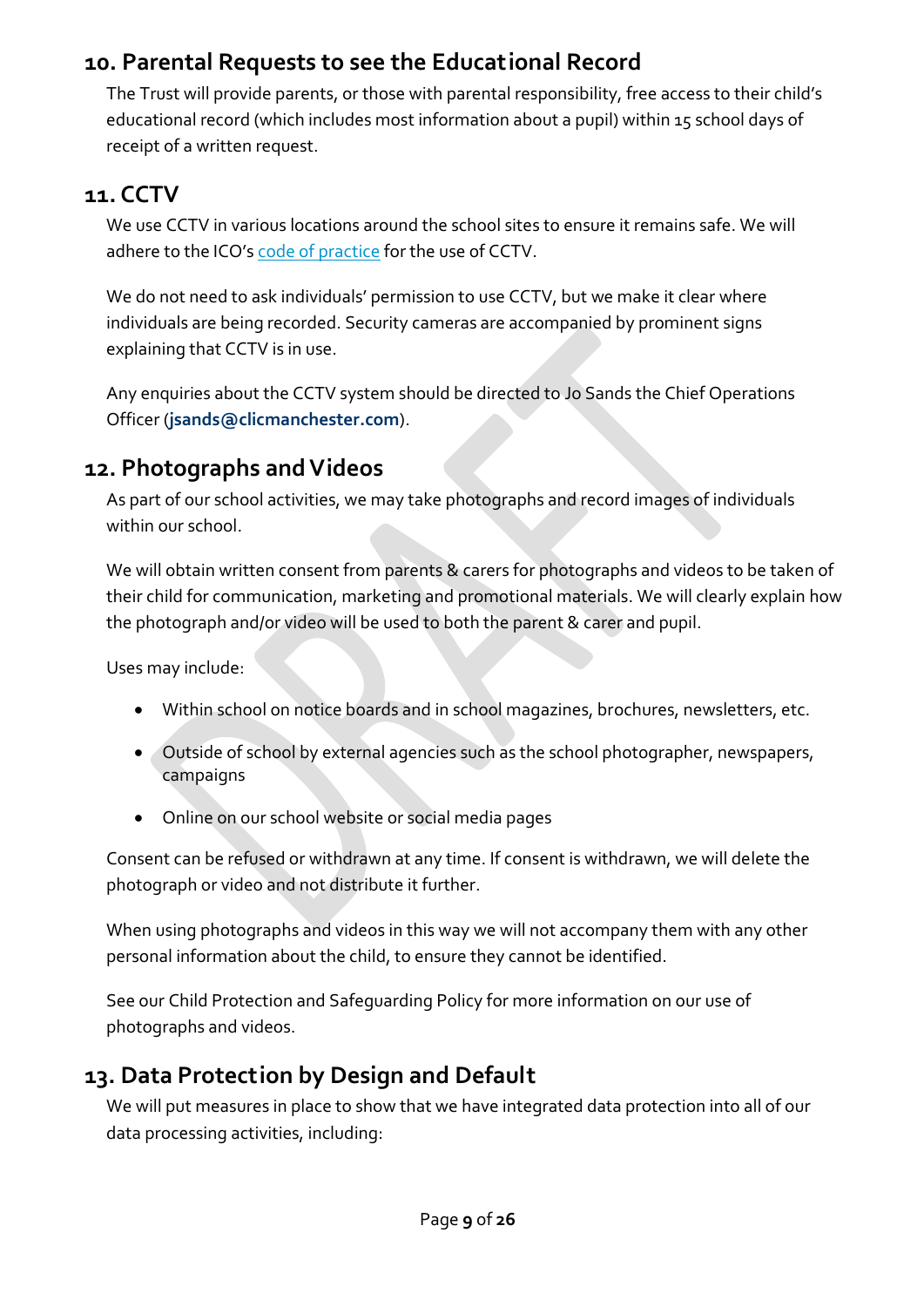- Appointing a suitably qualified DPO, and ensuring they have the necessary resources to fulfil their duties and maintain their expert knowledge
- Only processing personal data that is necessary for each specific purpose of processing, and always in line with the data protection principles set out in relevant data protection law (see section 6)
- Completing privacy impact assessments where the school's processing of personal data presents a high risk to rights and freedoms of individuals, and when introducing new technologies (the DPO will advise on this process)
- Integrating data protection into internal documents including this policy, any related policies and privacy notices
- Regularly training members of staff on data protection law, this policy, any related policies and any other data protection matters; we will also keep a record of attendance
- Regularly conducting reviews and audits to test our privacy measures and make sure we are compliant
- Maintaining records of our processing activities, including:
	- For the benefit of data subjects, making available the name and contact details of our school and DPO and all information we are required to share about how we use and process their personal data (via our privacy notices)
	- For all personal data that we hold, maintaining an internal record of the type of data, data subject, how and why we are using the data, any third-party recipients, how and why we are storing the data, retention periods and how we are keeping the data secure.

## <span id="page-9-0"></span>**14. Data Security and Storage of Records**

We will protect personal data and keep it safe from unauthorised or unlawful access, alteration, processing or disclosure, and against accidental or unlawful loss, destruction or damage.

In particular:

- Paper-based records and portable electronic devices, such as laptops and hard drives that contain personal data are kept under lock and key when not in use
- Papers containing confidential personal data must not be left on office and classroom desks, on staffroom tables, pinned to notice/display boards, or left anywhere else where there is general access
- Where personal information needs to be taken off site, staff must sign it in and out from the school office
- Passwords that are at least 8 characters long containing letters and numbers are used to access school computers, laptops and other electronic devices. Staff and pupils are reminded to change their passwords at regular intervals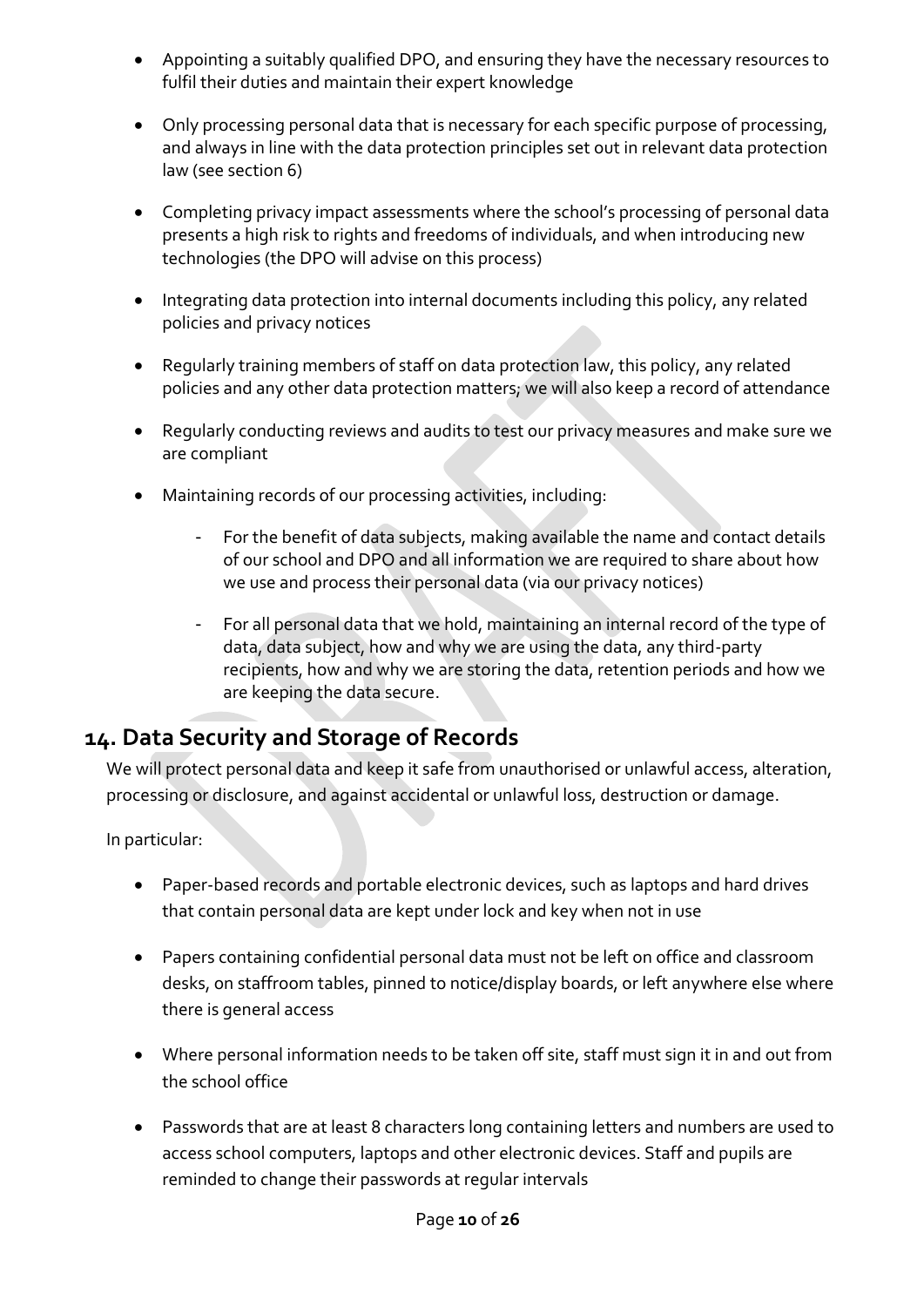- Encryption software is used to protect all portable devices, such as laptops and USB devices are not used
- Staff, pupils or governors who store personal information on their personal devices are expected to follow the same security procedures as for school-owned equipment (see our Acceptable Use Policy)
- Where we need to share personal data with a third party, we carry out due diligence and take reasonable steps to ensure it is stored securely and adequately protected (see section 8).

# <span id="page-10-0"></span>**15. Disposal of Records**

Personal data that is no longer needed will be disposed of securely. Personal data that has become inaccurate or out of date will also be disposed of securely, where we cannot or do not need to rectify or update it.

For example, we will shred or incinerate paper-based records, and overwrite or delete electronic files. We may also use a third party to safely dispose of records on the school's behalf. If we do so, we will require the third party to provide sufficient guarantees that it complies with data protection law.

## <span id="page-10-1"></span>**16. Personal Data Breaches**

The school will make all reasonable endeavors to ensure that there are no personal data breaches.

In the unlikely event of a suspected data breach, we will follow the procedure set out in appendix 1.

When appropriate, we will report the data breach to the ICO within 72 hours. Such breaches in a school context may include, but are not limited to:

- A non-anonymised dataset being published on the school website which shows the exam results of pupils eligible for the pupil premium
- Safeguarding information being made available to an unauthorised person
- The theft of a school laptop containing non-encrypted personal data about pupils.

## <span id="page-10-2"></span>**17. Training**

All staff and governors are provided with data protection training as part of their induction process. The depth of this knowledge will be assessed from time to time and data protection will also form part of continuing professional development, particularly where changes to legislation, guidance or the school's processes make it necessary.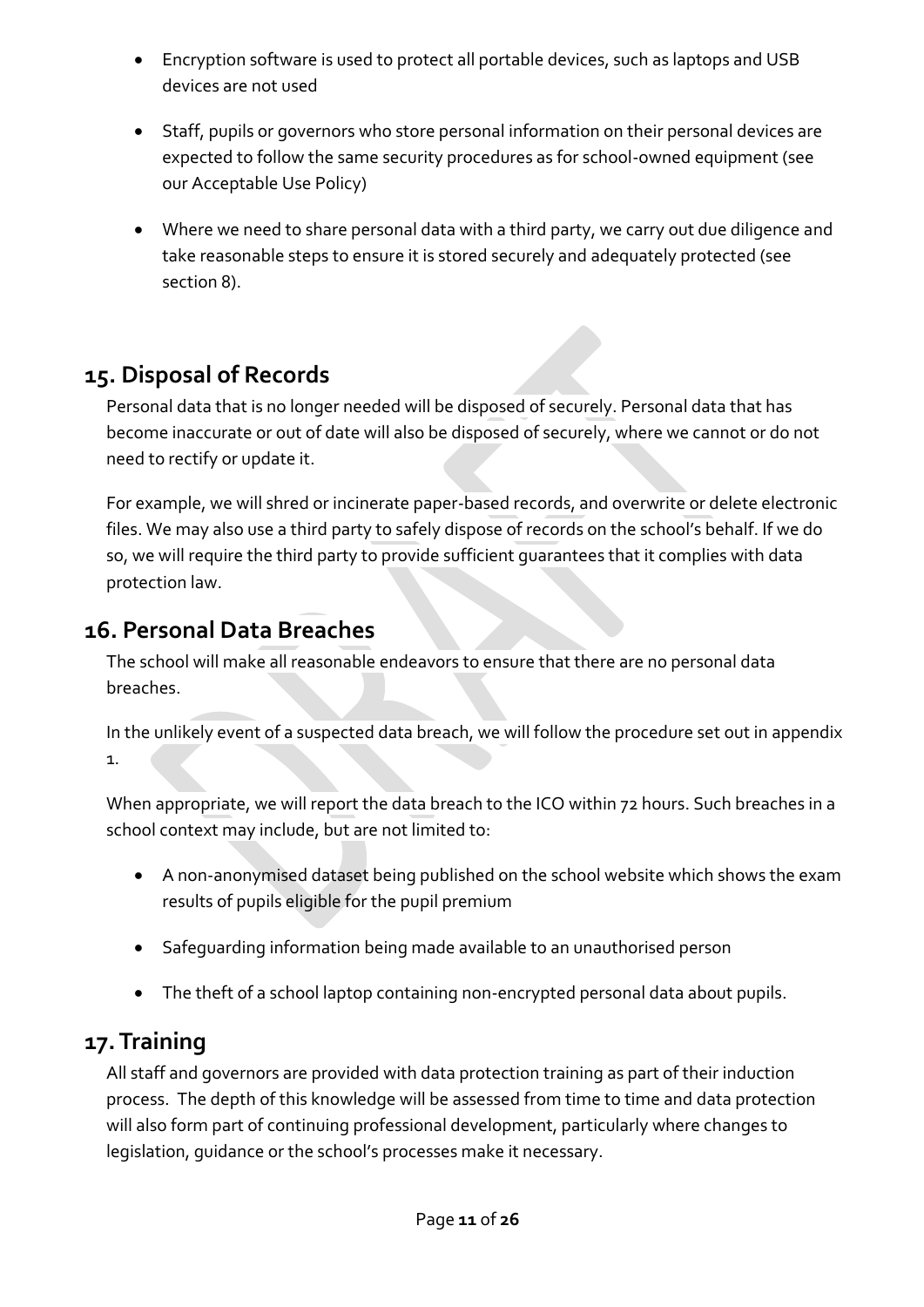## <span id="page-11-0"></span>**18. Monitoring Arrangements**

The DPO is responsible for monitoring and reviewing practice outlined in this policy.

This policy will be reviewed and updated if necessary when the Data Protection Bill receives royal assent and becomes law (as the Data Protection Act 2018) – if any changes are made to the bill that affect our school's practice. Otherwise, or from then on, this policy will be reviewed **every 2 years** and shared with the full governing board.

## <span id="page-11-1"></span>**19. Links with other policies**

This data protection policy is linked to our:

- *Data Protection Policy Dos and Don'ts*
- **•** Freedom of information publication scheme
- *Online safety policy*
- *Policy on the acceptable use of ICT*
- *Child protection and safeguarding policy*

## <span id="page-11-2"></span>**20. Review of Data Protection Policy**

This policy will be reviewed on a bi-annual basis.

The outcomes of any breaches in the year will be reviewed and fed back to CLIC Staff to maximise on learning and development from each case.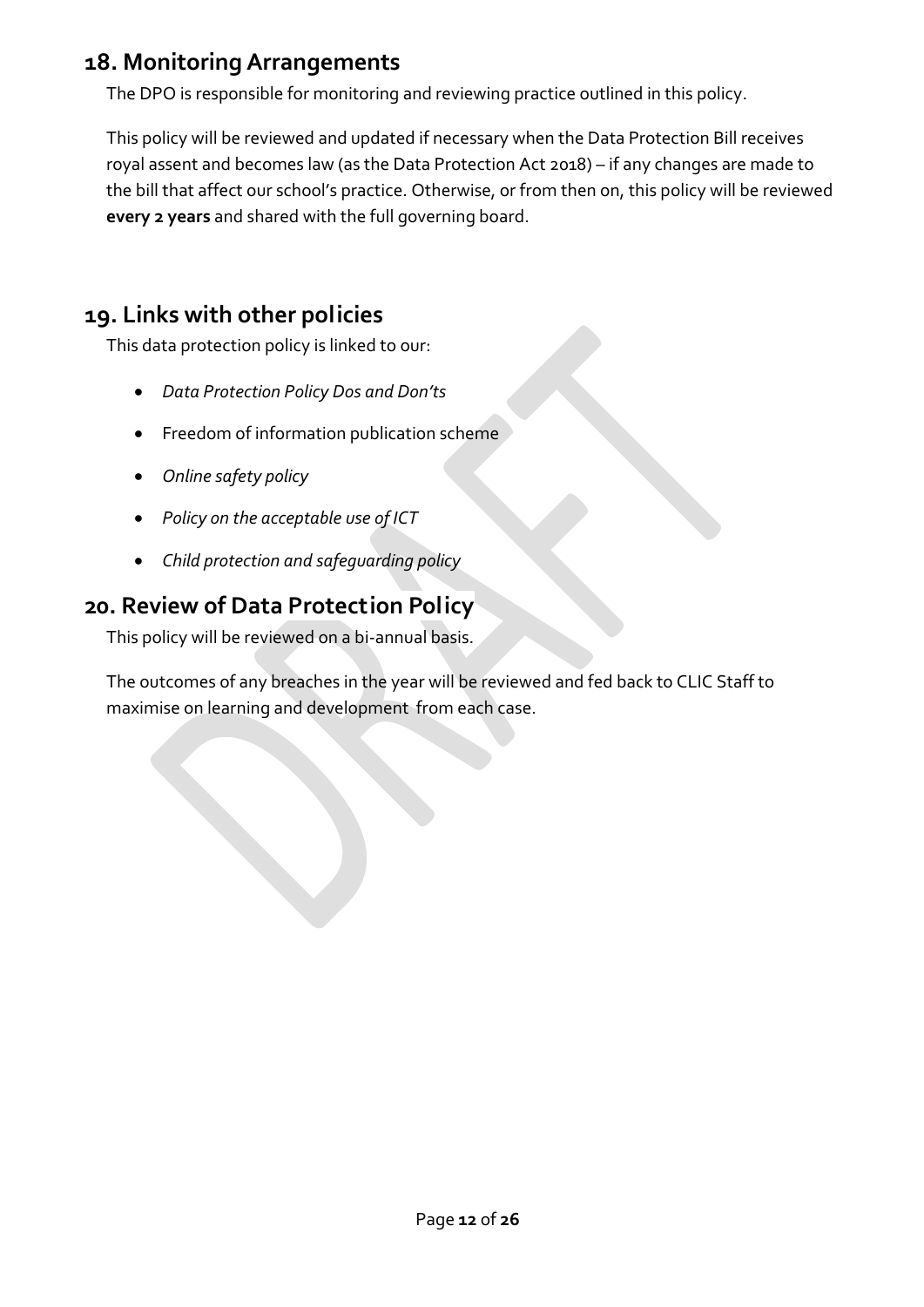## Appendix 1: Personal Data Breach Procedure

This procedure is based on [guidance on personal data breaches](https://ico.org.uk/for-organisations/guide-to-the-general-data-protection-regulation-gdpr/personal-data-breaches/) produced by the ICO.

- 1. On finding or causing a breach, or potential breach, the staff member or data processor must immediately notify the DPO
- 2. The DPO will investigate the report, and determine whether a breach has occurred. To decide, the DPO will consider whether personal data has been accidentally or unlawfully:
	- Lost
	- Stolen
	- Destroyed
	- Altered
	- Disclosed or made available where it should not have been
	- Made available to unauthorised people
- 3. The DPO will alert the headteacher and the chair of governors
- 4. The DPO will make all reasonable efforts to contain and minimise the impact of the breach, assisted by relevant staff members or data processors where necessary. (Actions relevant to specific data types are set out at the end of this procedure)
- 5. The DPO will assess the potential consequences, based on how serious they are, and how likely they are to happen
- 6. The DPO will work out whether the breach must be reported to the ICO. This must be judged on a case-by-case basis. To decide, the DPO will consider whether the breach is likely to negatively affect people's rights and freedoms, and cause them any physical, material or non-material damage (e.g. emotional distress), including through:
	- Loss of control over their data
	- **•** Discrimination
	- Identify theft or fraud
	- Financial loss
	- Unauthorised reversal of pseudonymisation (for example, key-coding)
	- Damage to reputation
	- Loss of confidentiality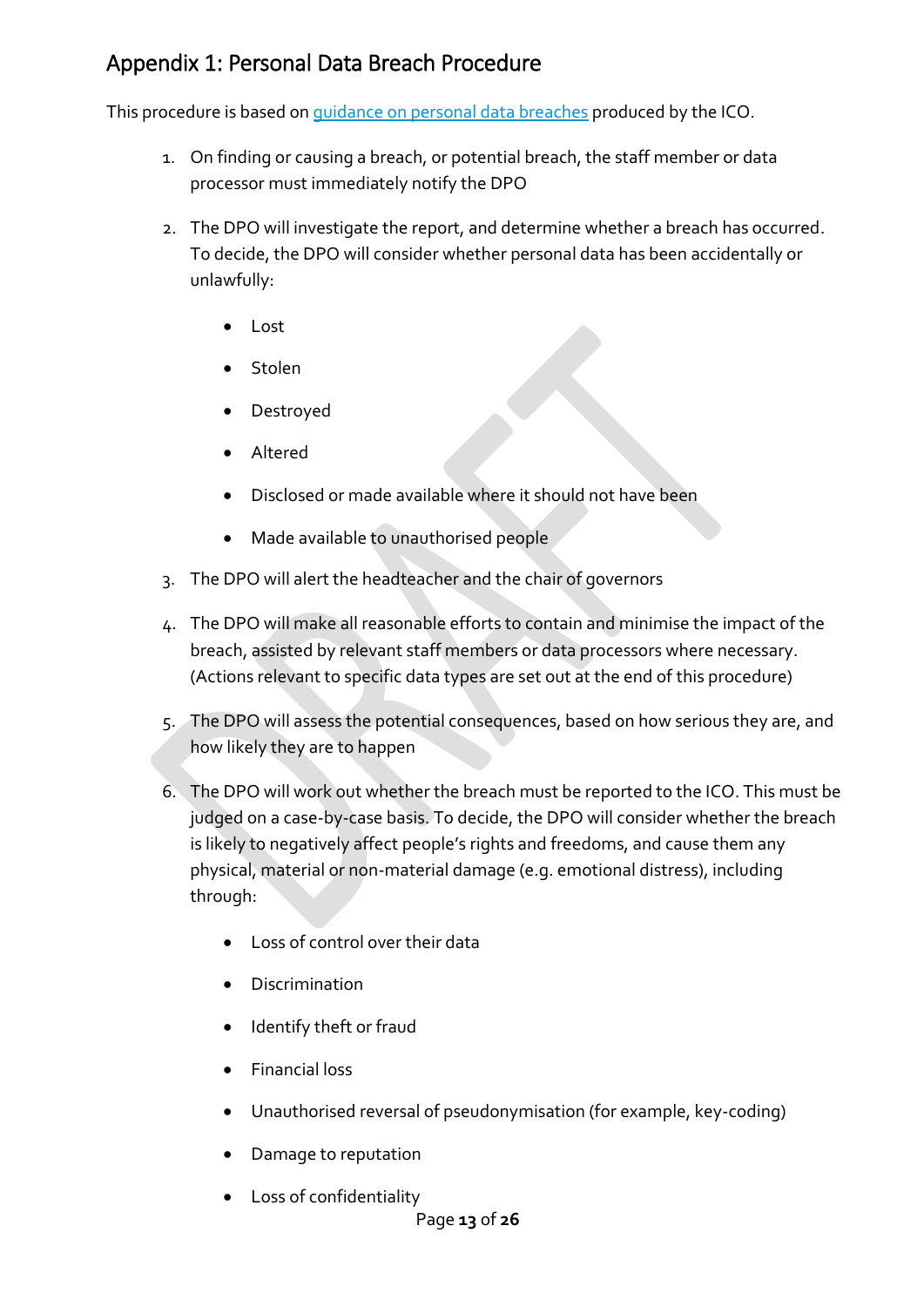- Any other significant economic or social disadvantage to the individual(s) concerned
- If it's likely that there will be a risk to people's rights and freedoms, the DPO must notify the ICO.
- 7. The DPO will document the decision (either way), in case it is challenged at a later date by the ICO or an individual affected by the breach. Documented decisions are stored [set out where you keep records of these decisions – for example, on the school's computer system, or on a designated software solution]
- 8. Where the ICO must be notified, the DPO will do this via the ['report a breach' page of](https://ico.org.uk/for-organisations/report-a-breach/)  [the ICO website](https://ico.org.uk/for-organisations/report-a-breach/) within 72 hours. As required, the DPO will set out:
	- A description of the nature of the personal data breach including, where possible:
		- The categories and approximate number of individuals concerned
		- The categories and approximate number of personal data records concerned
	- The name and contact details of the DPO
	- A description of the likely consequences of the personal data breach
	- A description of the measures that have been, or will be taken, to deal with the breach and mitigate any possible adverse effects on the individual(s) concerned
- 9. If all the above details are not yet known, the DPO will report as much as they can within 72 hours. The report will explain that there is a delay, the reasons why, and when the DPO expects to have further information. The DPO will submit the remaining information as soon as possible
- 10. The DPO will also assess the risk to individuals, again based on the severity and likelihood of potential or actual impact. If the risk is high, the DPO will promptly inform, in writing, all individuals whose personal data has been breached. This notification will set out:
	- The name and contact details of the DPO
	- A description of the likely consequences of the personal data breach
	- A description of the measures that have been, or will be, taken to deal with the data breach and mitigate any possible adverse effects on the individual(s) concerned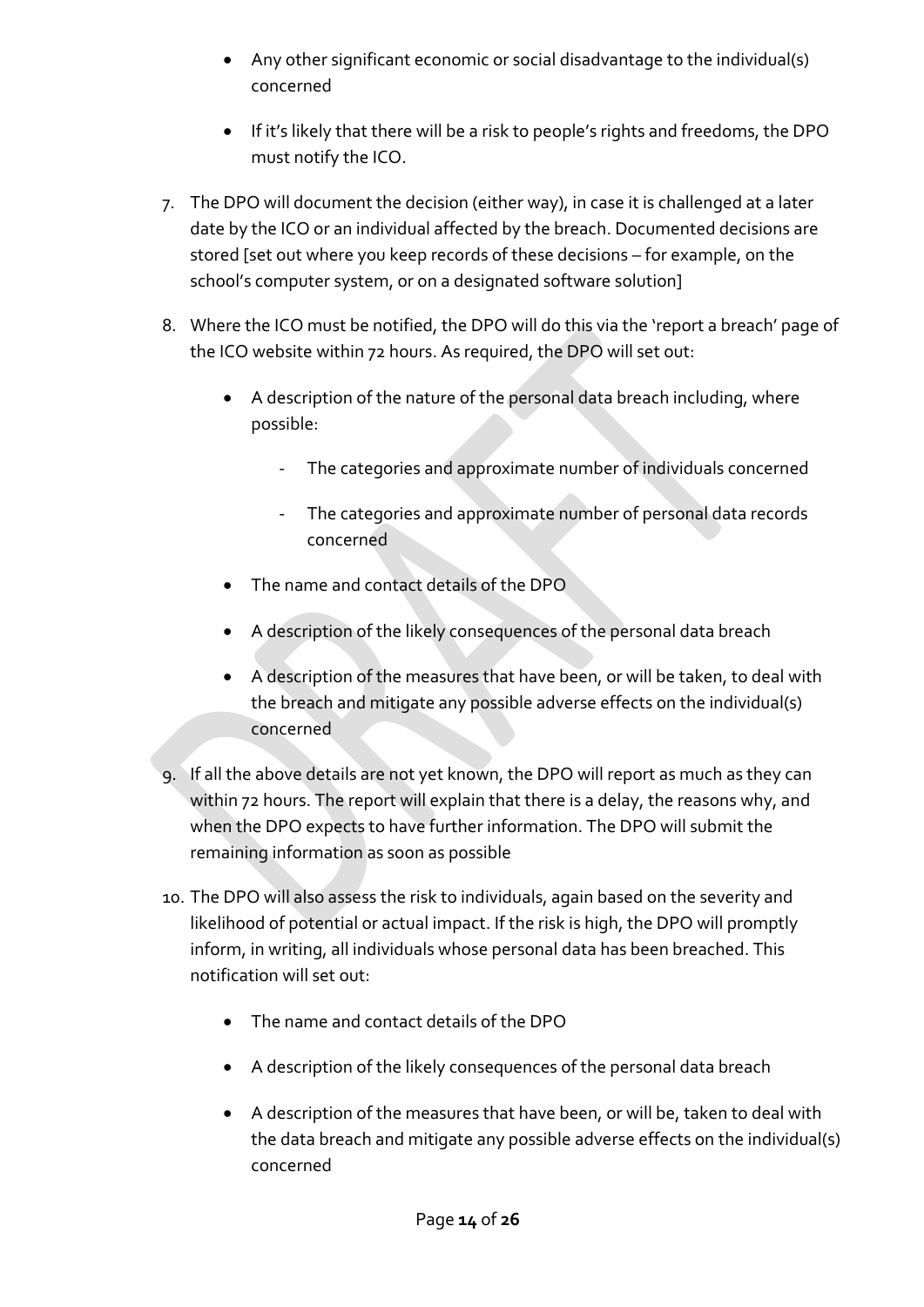- 11. The DPO will notify any relevant third parties who can help mitigate the loss to individuals – for example, the police, insurers, banks or credit card companies
- 12. The DPO will document each breach, irrespective of whether it is reported to the ICO. For each breach, this record will include the:
	- Facts and cause
	- Effects
	- Action taken to contain it and ensure it does not happen again (such as establishing more robust processes or providing further training for individuals)
	- Records of all breaches will be retained
- 13. The DPO and headteacher will meet to review what happened and how it can be stopped from happening again. This meeting will happen as soon as reasonably possible.

## **Actions to Minimise the Impact of Data Breaches**

We will take the actions set out below to mitigate the impact of different types of data breach, focusing especially on breaches involving particularly risky or sensitive information. We will review the effectiveness of these actions and amend them as necessary after any data breach.

## *For Example - Sensitive information being disclosed via email (including safeguarding records):*

- *1. If special category data (sensitive information) is accidentally made available via email to unauthorised individuals, the sender must attempt to recall the email as soon as they become aware of the error*
- *2. Members of staff who receive personal data sent in error must alert the sender and the DPO as soon as they become aware of the error*
- *3. If the sender is unavailable or cannot recall the email for any reason, the DPO will ask the ICT department to recall it*
- *4. In any cases where the recall is unsuccessful, the DPO will contact the relevant unauthorised individuals who received the email, explain that the information was sent in error, and request that those individuals delete the information and do not share, publish, save or replicate it in any way*
- *5. The DPO will ensure we receive a written response from all the individuals who received the data, confirming that they have complied with this request*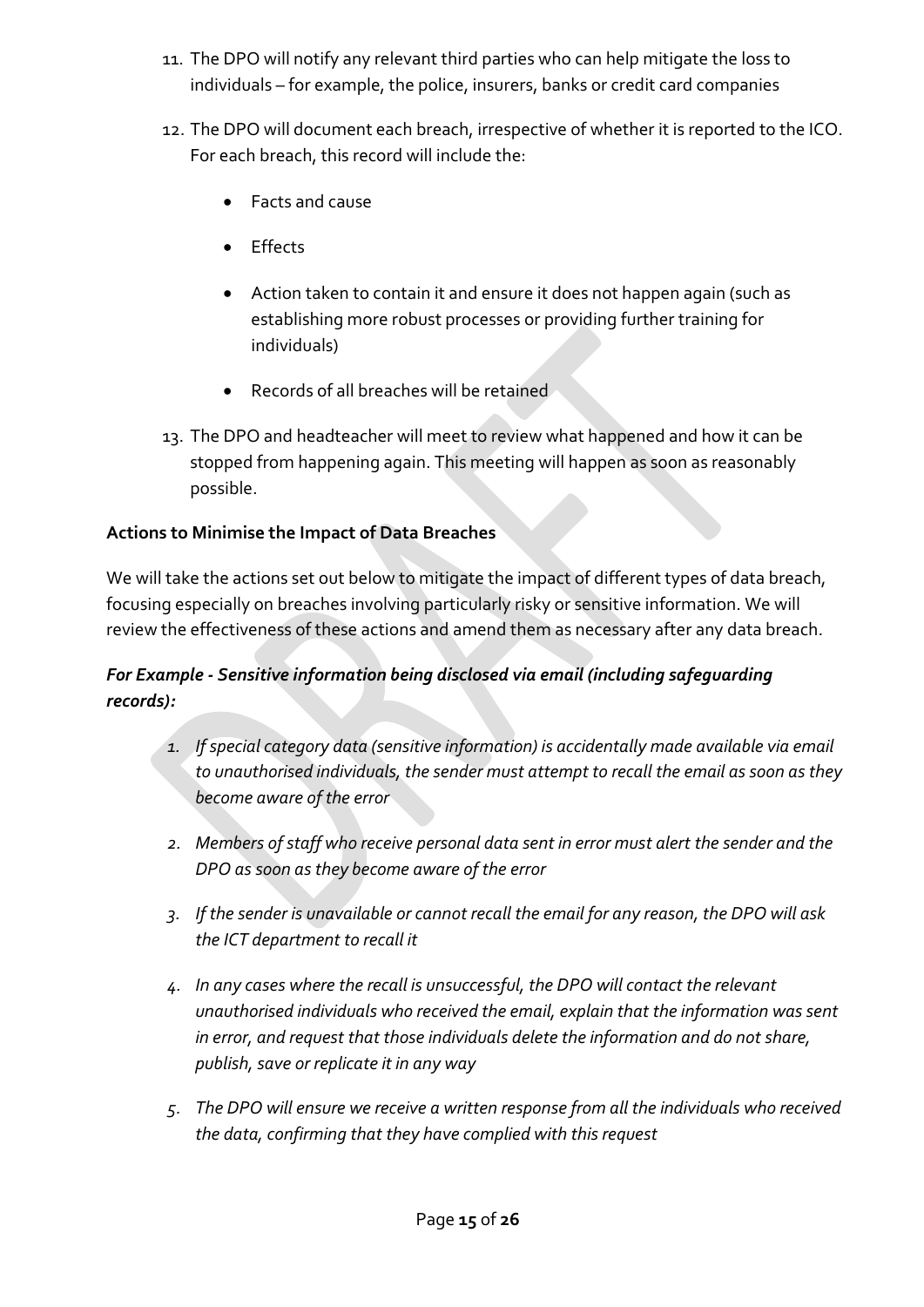*6. The DPO will carry out an internet search to check that the information has not been made public; if it has, we will contact the publisher/website owner or administrator to request that the information is removed from their website and deleted.*

Page **16** of **26**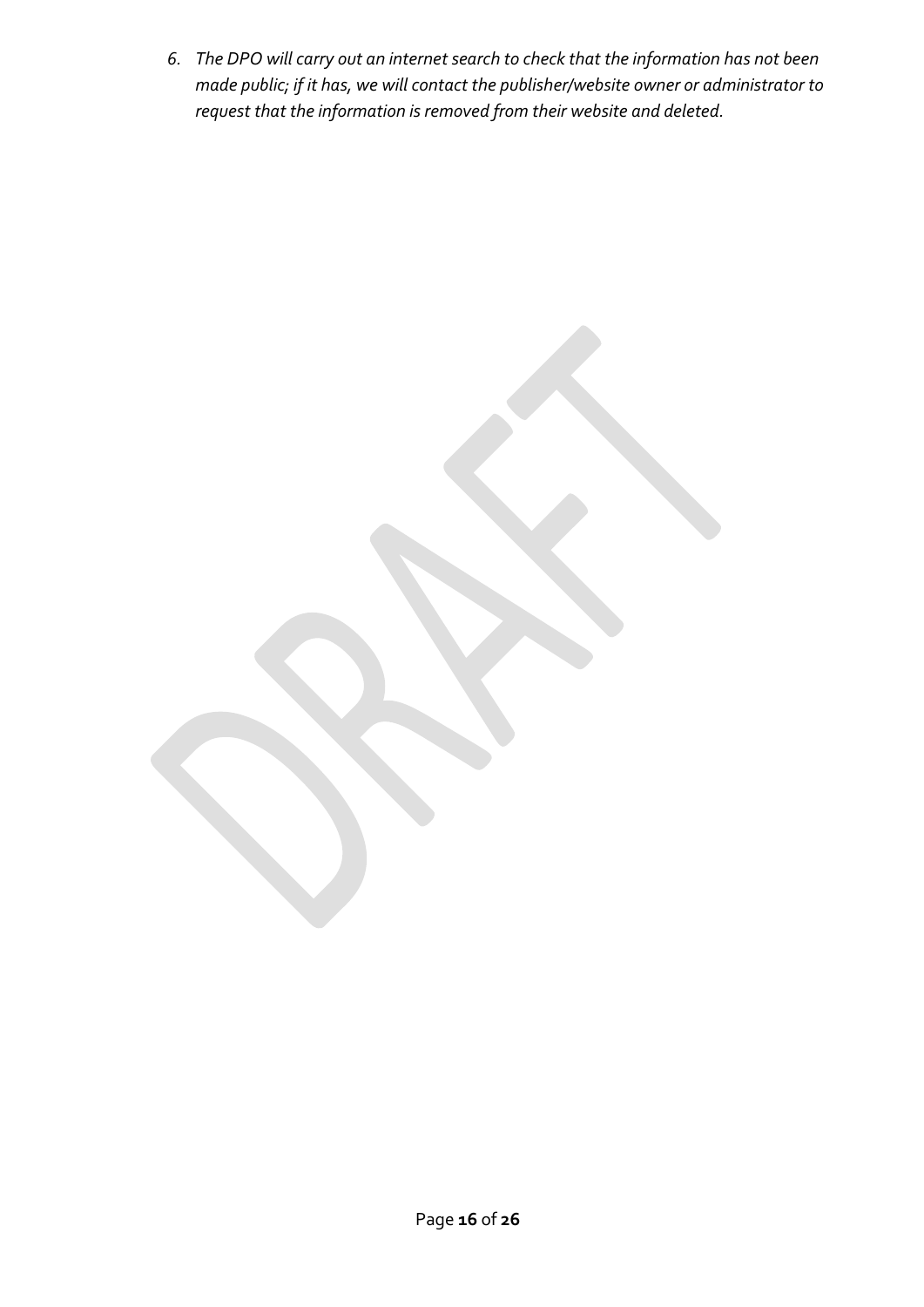

<span id="page-16-0"></span>

| <b>General Information</b>                                                         |               |                                          |  |
|------------------------------------------------------------------------------------|---------------|------------------------------------------|--|
| Name of person<br>reporting the<br>breach                                          |               |                                          |  |
| Description of<br>breach                                                           |               |                                          |  |
| When did the<br>breach happen?                                                     |               |                                          |  |
| How was the<br>breach<br>discovered?                                               |               |                                          |  |
| When was the<br>breach discovered<br>by the school<br>(include the date /<br>time) |               |                                          |  |
| Type of Breach<br>(tick all that apply)                                            | Lost          | Altered                                  |  |
|                                                                                    | <b>Stolen</b> | Disclosed or wrongly<br>made available   |  |
|                                                                                    | Destroyed     | Made available to<br>unauthorised people |  |
|                                                                                    |               |                                          |  |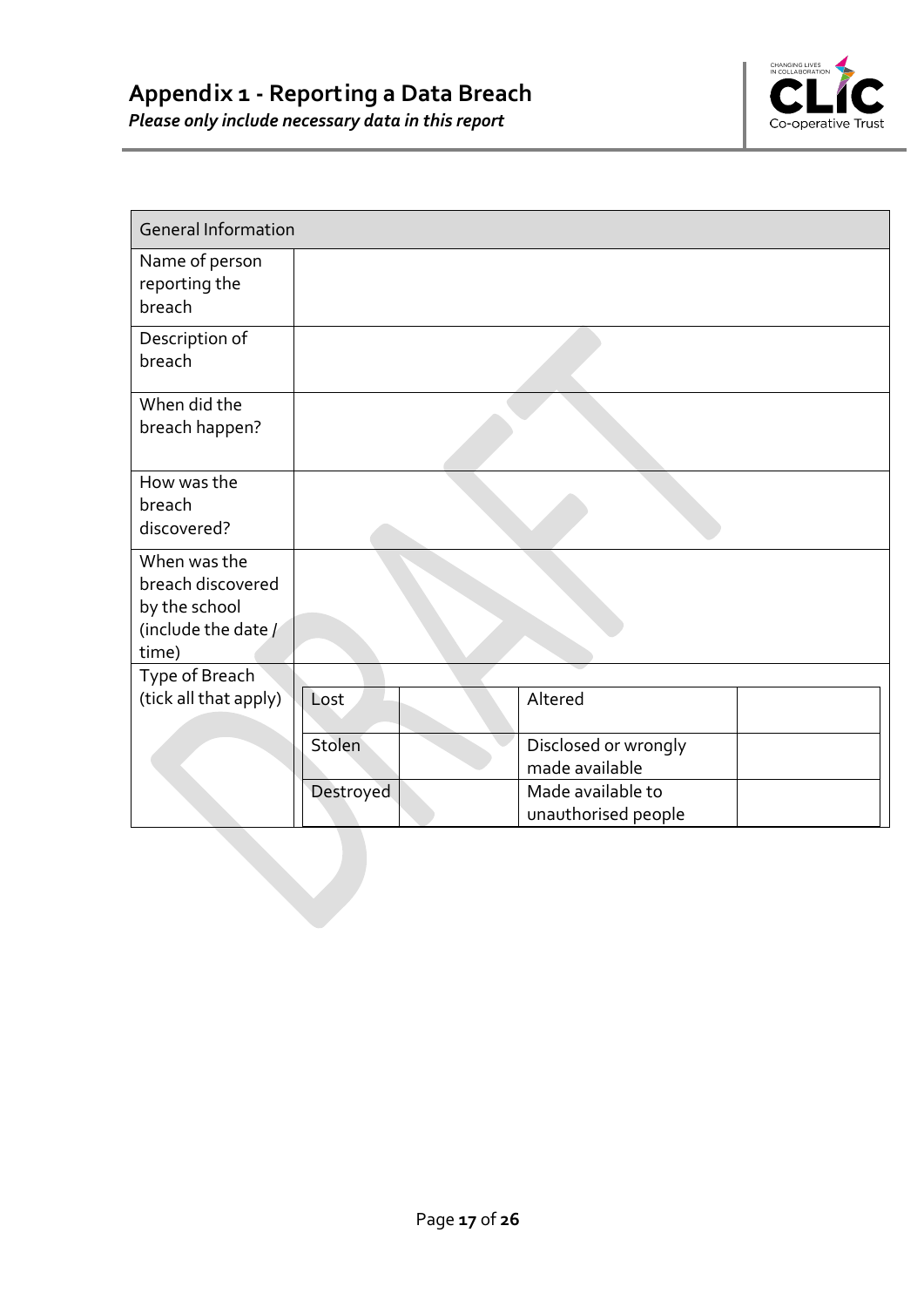| Categories of               |                                                                                                        |                |  |  |
|-----------------------------|--------------------------------------------------------------------------------------------------------|----------------|--|--|
| personal data               | Data revealing racial or ethnic origin                                                                 |                |  |  |
| included in the             | Political opinions                                                                                     |                |  |  |
| breach (tick all            | Religious or philosophical beliefs                                                                     |                |  |  |
| that apply)                 | Trade union membership                                                                                 |                |  |  |
|                             | Sex life data                                                                                          |                |  |  |
|                             | Sexual orientation data                                                                                |                |  |  |
|                             | Gender reassignment data                                                                               |                |  |  |
|                             | Health data                                                                                            |                |  |  |
|                             |                                                                                                        |                |  |  |
|                             | Basic personal identifiers e.g. name, contact details<br>Identification data e.g. usernames, passwords |                |  |  |
|                             | Economic and financial data e.g. bank details credit                                                   |                |  |  |
|                             | card numbers                                                                                           |                |  |  |
|                             | Official documents e.g. driving licences                                                               |                |  |  |
|                             | Location data                                                                                          |                |  |  |
|                             | Genetic or biometric data                                                                              |                |  |  |
|                             | Criminal convictions, offences                                                                         |                |  |  |
|                             | Not yet known                                                                                          |                |  |  |
|                             | Other (give details below                                                                              |                |  |  |
|                             | Had been reference to the fact there has been a                                                        |                |  |  |
|                             | CPOM referral.                                                                                         |                |  |  |
|                             |                                                                                                        |                |  |  |
|                             |                                                                                                        |                |  |  |
| How many data               |                                                                                                        |                |  |  |
| subjects could be           | Pupils                                                                                                 | Customers      |  |  |
| affected (please            | <b>Adult Learners</b>                                                                                  | Suppliers      |  |  |
| provide estimate            | Alumni                                                                                                 | General Public |  |  |
| per category)?              | <b>Parents/Carers</b>                                                                                  | Other (please  |  |  |
|                             |                                                                                                        | specify        |  |  |
|                             | <b>Employees</b>                                                                                       |                |  |  |
|                             | Trustees/Governors                                                                                     |                |  |  |
|                             |                                                                                                        |                |  |  |
| Potential                   |                                                                                                        |                |  |  |
| consequences of             |                                                                                                        |                |  |  |
| the breach                  |                                                                                                        |                |  |  |
|                             |                                                                                                        |                |  |  |
| Has the subject of          |                                                                                                        |                |  |  |
| the data breach             |                                                                                                        |                |  |  |
| been informed?              |                                                                                                        |                |  |  |
|                             |                                                                                                        |                |  |  |
| <b>Cyber Incidents Only</b> |                                                                                                        |                |  |  |
| Impact on IT                | Please describe the effect on the confidentiality, integrity and or availability                       |                |  |  |
| systems (cyber              | of IT systems (if any)                                                                                 |                |  |  |
| incidents only)             |                                                                                                        |                |  |  |
|                             |                                                                                                        |                |  |  |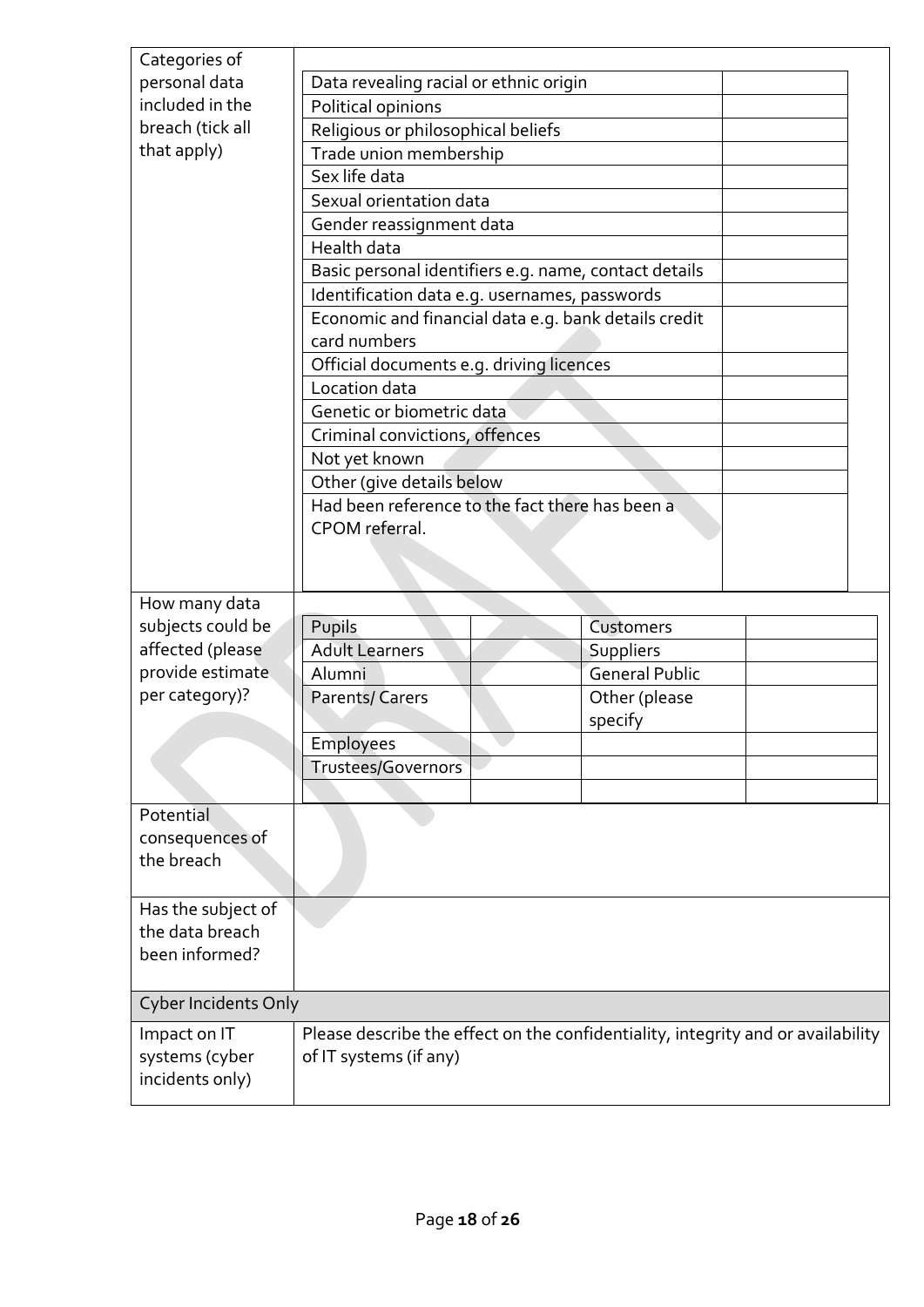| Impact on                  |                                                                                        |  |  |
|----------------------------|----------------------------------------------------------------------------------------|--|--|
| organisation               | High - the ability to provide all critical services to                                 |  |  |
| (please tick one           | all users is lost                                                                      |  |  |
| option)                    | Medium - the ability to provide a critical service                                     |  |  |
|                            | to some users is lost                                                                  |  |  |
|                            | Low - there is a loss of efficiency but all critical                                   |  |  |
|                            | services can be provided to all users                                                  |  |  |
|                            | Not yet known                                                                          |  |  |
|                            |                                                                                        |  |  |
| Recovery time              |                                                                                        |  |  |
|                            | High - the ability to provide all critical services to<br>all users is lost            |  |  |
|                            |                                                                                        |  |  |
|                            | Supplemented - the recovery time can be                                                |  |  |
|                            | predicted with additional resources                                                    |  |  |
|                            | Extended - the recovery time cannot be                                                 |  |  |
|                            | predicted and need extra resources                                                     |  |  |
|                            | Not recoverable - recovery from the incident is                                        |  |  |
|                            | not possible e.g. sensitive data has been shared                                       |  |  |
|                            | publicly                                                                               |  |  |
|                            | Not yet known                                                                          |  |  |
|                            |                                                                                        |  |  |
|                            |                                                                                        |  |  |
|                            |                                                                                        |  |  |
|                            |                                                                                        |  |  |
|                            |                                                                                        |  |  |
|                            |                                                                                        |  |  |
|                            | Action Plan (to be completed by the DPO)                                               |  |  |
| Actions required           |                                                                                        |  |  |
|                            |                                                                                        |  |  |
|                            |                                                                                        |  |  |
|                            |                                                                                        |  |  |
|                            |                                                                                        |  |  |
|                            |                                                                                        |  |  |
|                            |                                                                                        |  |  |
|                            |                                                                                        |  |  |
|                            |                                                                                        |  |  |
|                            |                                                                                        |  |  |
|                            |                                                                                        |  |  |
|                            |                                                                                        |  |  |
|                            |                                                                                        |  |  |
|                            |                                                                                        |  |  |
|                            |                                                                                        |  |  |
|                            |                                                                                        |  |  |
|                            |                                                                                        |  |  |
| Communications<br>Required | Have data subjects, other organisations (e.g. police/ LA/ ESFA/ DfE) been<br>informed? |  |  |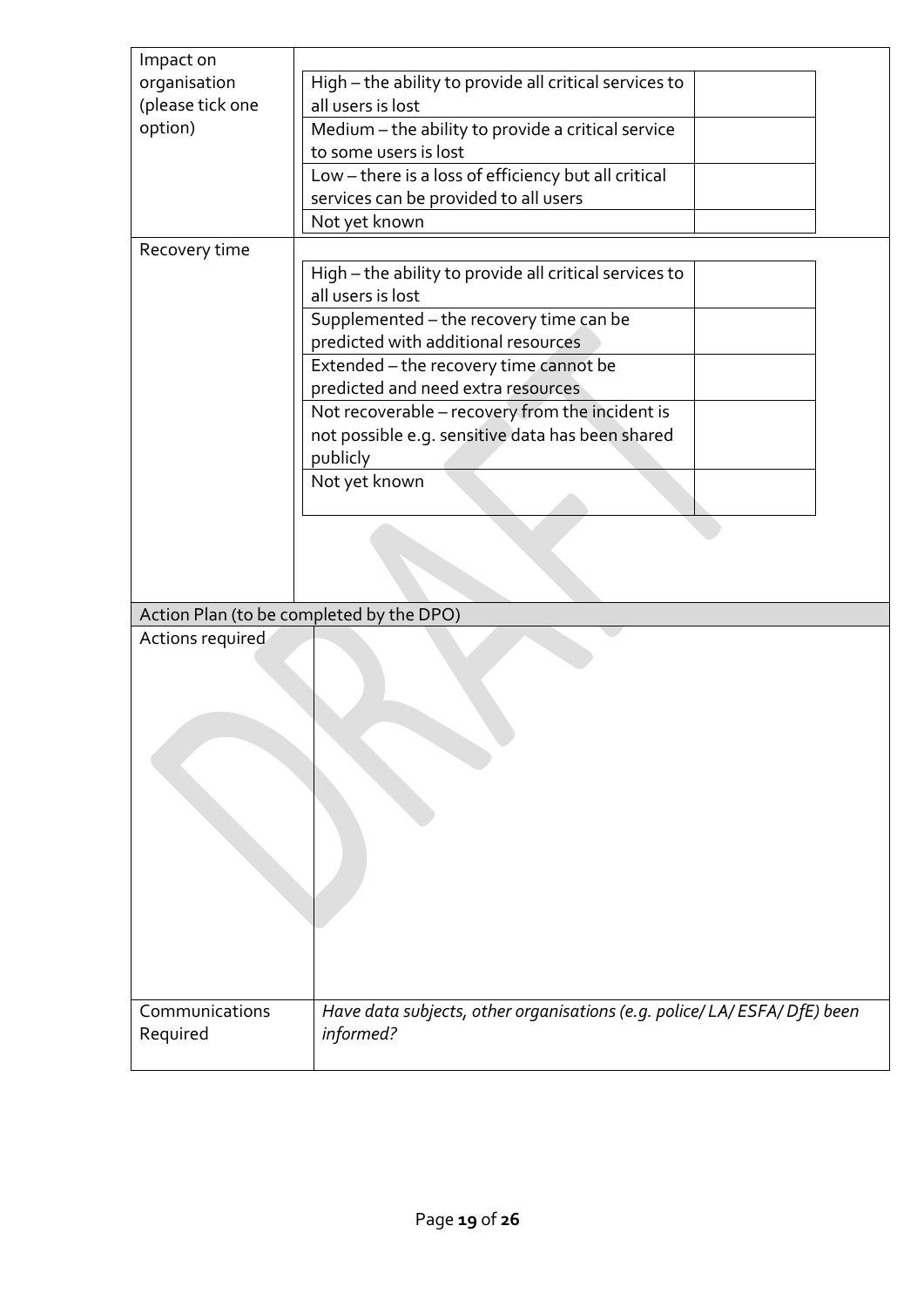| Confirmation of<br><b>Action Plan</b>                                              |  | Details of when the actions required have been carried out and their success<br>in minimising the effect of the breach.                                                                                                 |
|------------------------------------------------------------------------------------|--|-------------------------------------------------------------------------------------------------------------------------------------------------------------------------------------------------------------------------|
| Reported to the ICO<br>Contact number 0303 123 1113                                |  | Indicate if the breach has been reported to the ICO and if so<br>when. Give details of the ICO contact and attach any records/<br>reports sent to them. If not reported to the ICO state, why this<br>was not required. |
| https://ico.org.uk/for-<br>organisations/report-a-<br>breach/personal-data-breach/ |  |                                                                                                                                                                                                                         |

I confirm that the details of this breach are accurate in accordance with the information known.

| Name of DPO                    |  |
|--------------------------------|--|
| Signed                         |  |
| Date                           |  |
| <b>ICO Registration Number</b> |  |
| Date Reported to ICO           |  |
| Report Number from ICO         |  |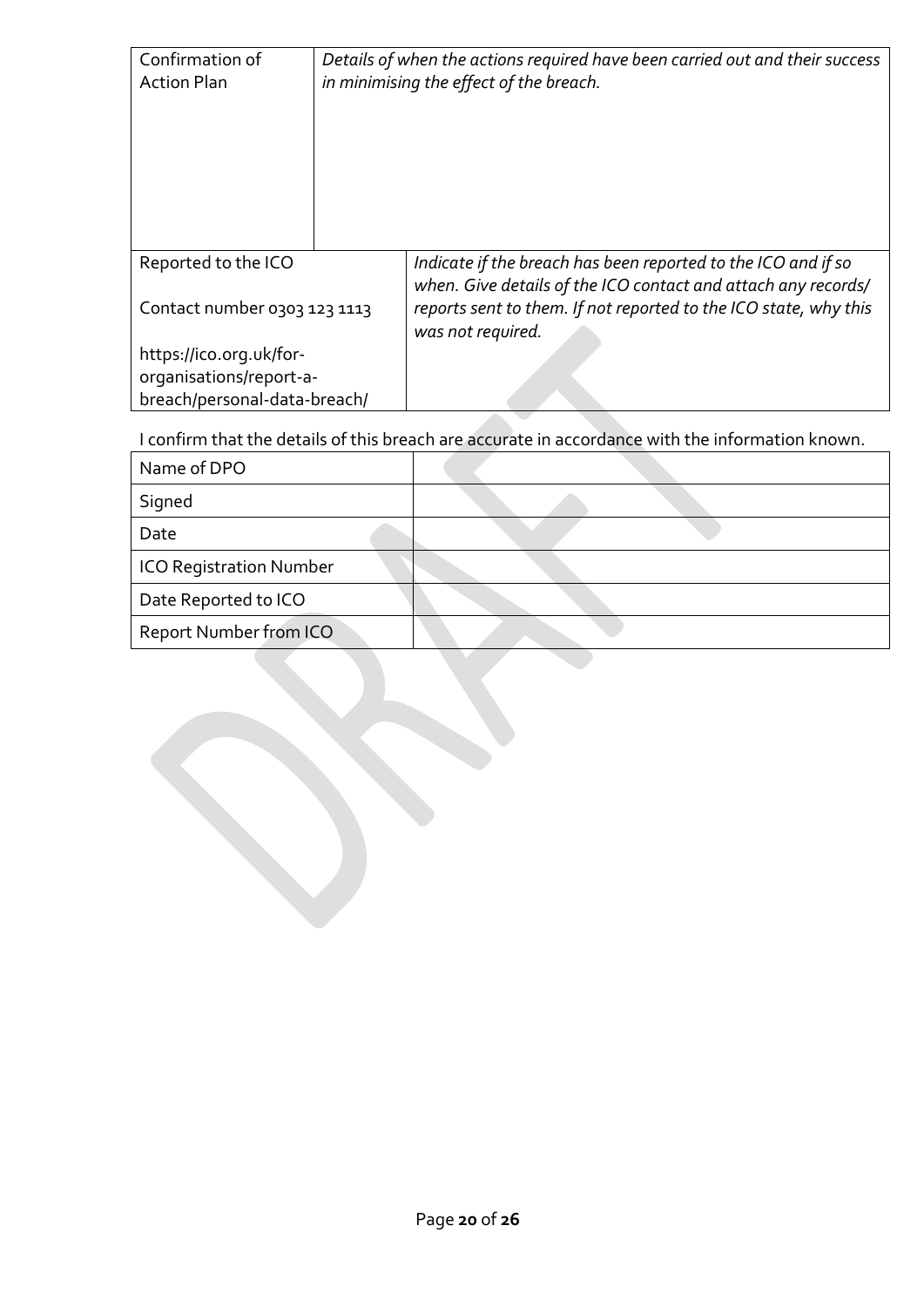| <b>Cyber Incidents Only</b>                              |                                                                                                                                                                                                                                                                                                                                                                                   |
|----------------------------------------------------------|-----------------------------------------------------------------------------------------------------------------------------------------------------------------------------------------------------------------------------------------------------------------------------------------------------------------------------------------------------------------------------------|
| Impact on IT<br>systems (cyber<br>incidents only)        | Please describe the effect on the confidentiality, integrity and or availability<br>of IT systems (if any)                                                                                                                                                                                                                                                                        |
| Impact on<br>organisation<br>(please tick one<br>option) | High - the ability to provide all critical services to<br>all users is lost<br>Medium - the ability to provide a critical service<br>to some users is lost<br>Low - there is a loss of efficiency but all critical<br>services can be provided to all users<br>Not yet known                                                                                                      |
| Recovery time                                            | High - the ability to provide all critical services to<br>all users is lost<br>Supplemented - the recovery time can be<br>predicted with additional resources<br>Extended - the recovery time cannot be<br>predicted and need extra resources<br>Not recoverable - recovery from the incident is<br>not possible e.g. sensitive data has been shared<br>publicly<br>Not yet known |
| Actions required                                         | Action Plan (to be completed by the DPO)                                                                                                                                                                                                                                                                                                                                          |
| Communications<br>Required                               | Have data subjects, other organisations (e.g. police/ LA/ESFA/DfE) been<br>informed?                                                                                                                                                                                                                                                                                              |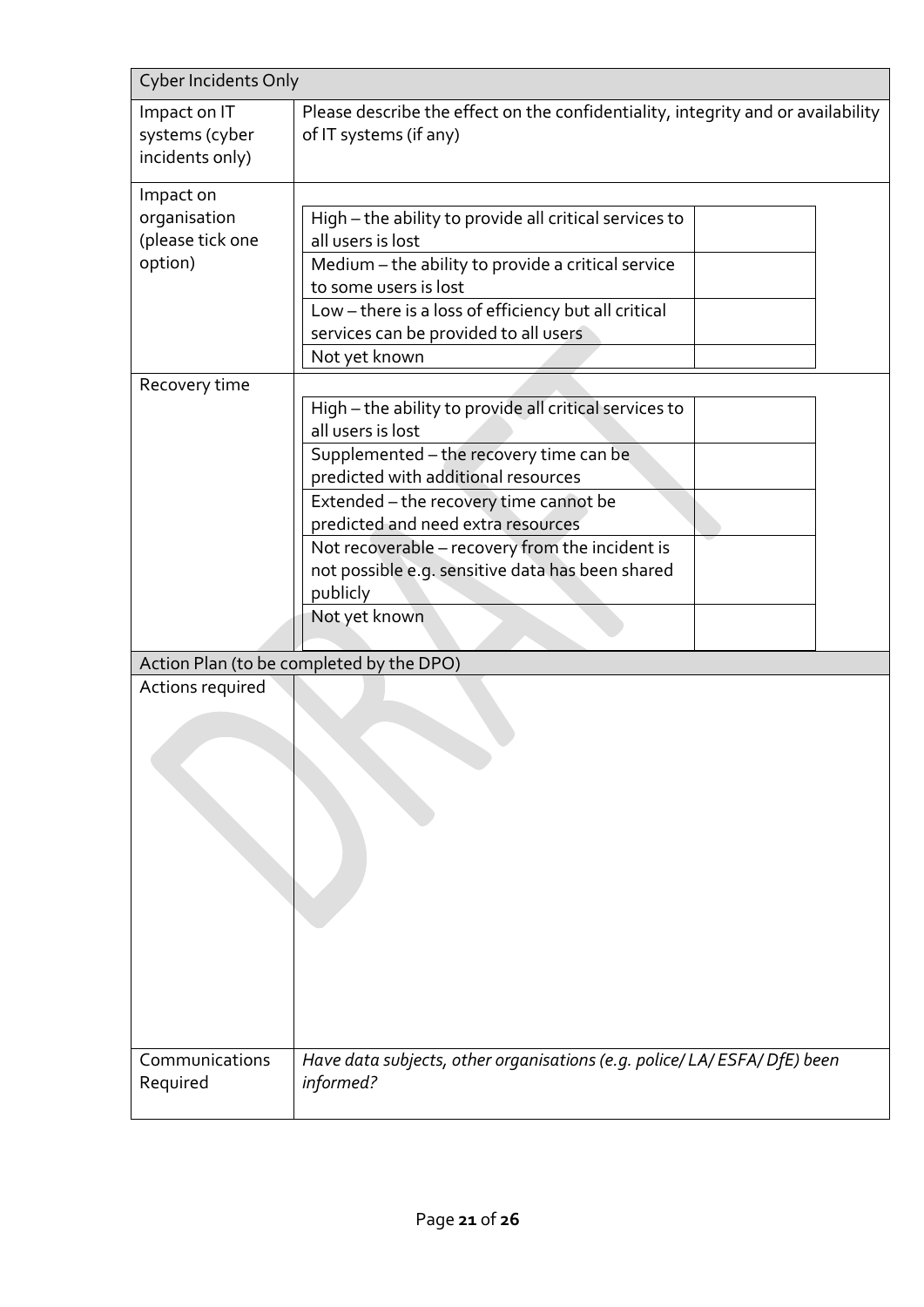| Confirmation of<br><b>Action Plan</b>               |  | Details of when the actions required have been carried out and their success in<br>minimising the effect of the breach.                                                                                                 |
|-----------------------------------------------------|--|-------------------------------------------------------------------------------------------------------------------------------------------------------------------------------------------------------------------------|
| Reported to the ICO<br>Contact number 0303 123 1113 |  | Indicate if the breach has been reported to the ICO and if so<br>when. Give details of the ICO contact and attach any records/<br>reports sent to them. If not reported to the ICO state, why this<br>was not required. |
| https://ico.org.uk/for-                             |  |                                                                                                                                                                                                                         |
| organisations/report-a-                             |  |                                                                                                                                                                                                                         |
| breach/personal-data-breach/                        |  |                                                                                                                                                                                                                         |

I confirm that the details of this breach are accurate in accordance with the information known.

| Name of DPO                    |  |
|--------------------------------|--|
| Signed                         |  |
| Date                           |  |
| <b>ICO Registration Number</b> |  |
| Date Reported to ICO           |  |
| Report Number from ICO         |  |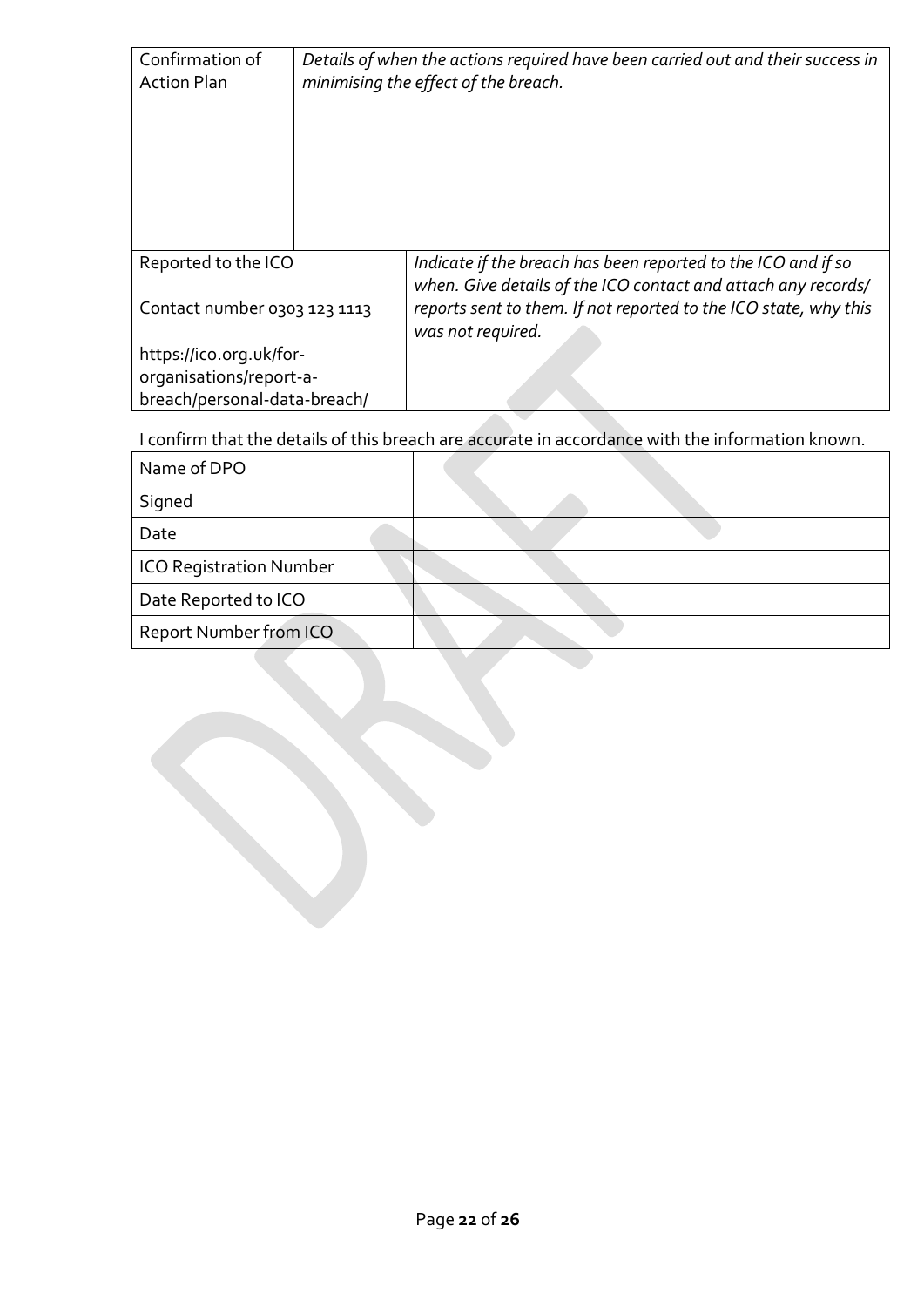## <span id="page-22-0"></span>Appendix 2 – Definitions

- **1) Data Subject** is defined as a "living" individual who is the subject of Personal Data.
- **2) Personal Data** is defined in the Act as information identifying a living individual ("data subject"). The School may process a wide range of personal data of pupils, their parents or guardians, as part of their operation. To qualify as personal data, the data must be biographical in a significant sense, having the data subject as its focus and affecting the data subject's privacy. Personal data includes facts, any expression of opinion about an individual and any indication of the intentions of anyone in respect of that individual. Examples of personal data are: names and addresses; bank details; academic, disciplinary, admissions and attendance records; references; and examination scripts and marks.
- **3) Educational Record** is defined as information that comes from a teacher, other employee of the Local Authority or School, the pupil or their parents.
- **4) Sensitive Personal Data** is defined in the Act as information in respect of racial or ethnic origin, political opinions, religious beliefs or "other beliefs of a similar nature", membership of a trade union, physical or mental health, sexual life, criminal convictions and alleged offences.
- **5) Data Controller** is defined as a person or organisation that, individually or as a group, determines the purpose of holding data, and the manner of data processing.
- **6) Data Processor** is defined as a person who processes data on behalf of the data controller, other than an employee of the data controller and the processing must be carried out under a contract that is made or evidenced in writing. The contract must contain obligations on the data processor to act in accordance with the instructions of the data controller.
- **7) Processing** includes obtaining, holding, recording, adding, deleting, augmenting, disclosing, destroying, printing or otherwise using data.
- **8) Designated Individuals** includes the following:
	- Chief Operations Officer deals with staffing matters (along with the HR Manager)
	- Headteacher and Deputy with responsibility for Pastoral Support deals with general student matters
	- Headteacher/Designated Safeguarding Person(s) deal with Child Protection matters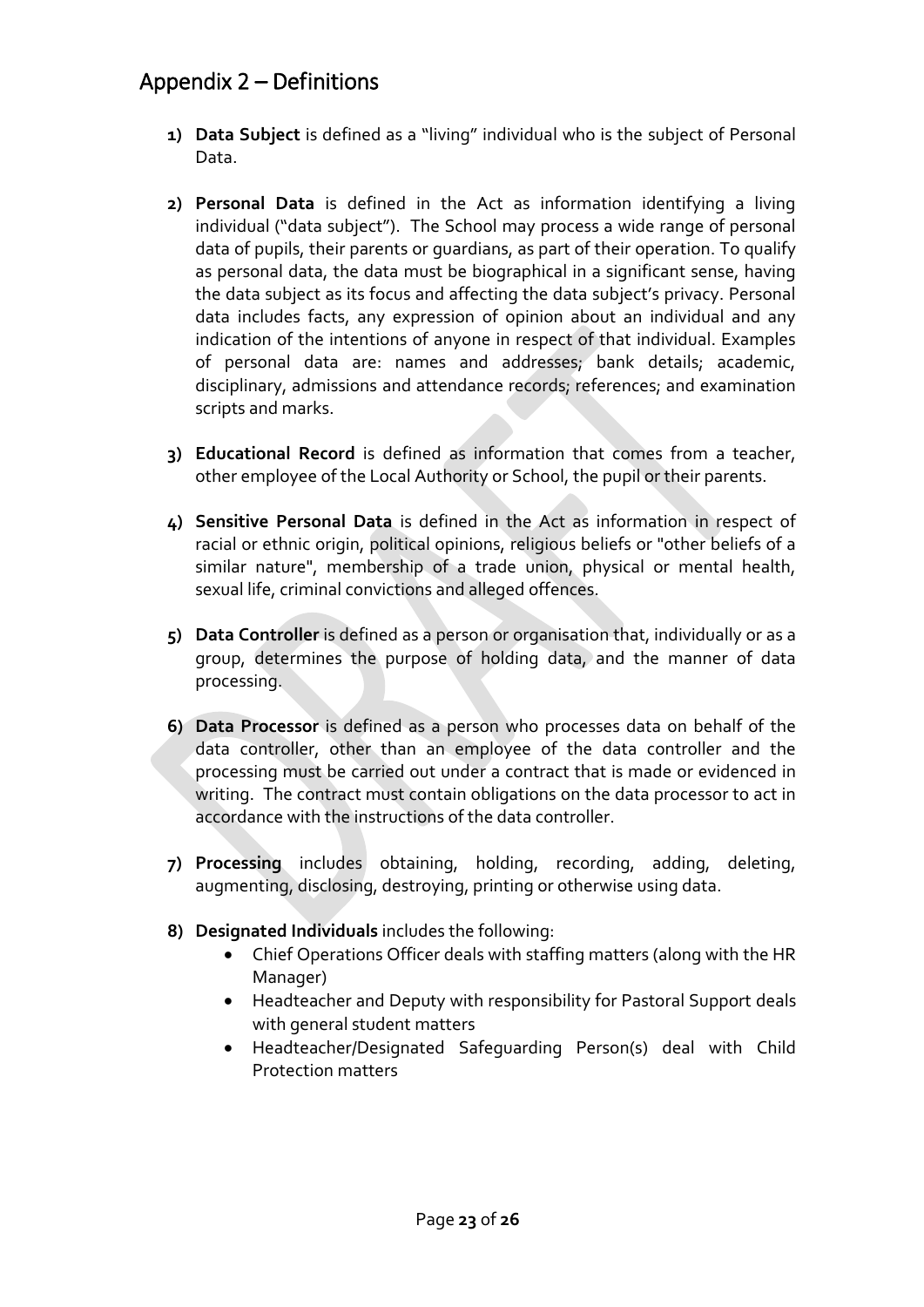## <span id="page-23-0"></span>Appendix 3 – Subject Access Request Form

It is useful for the school to understand your request fully if you complete the attached form, however the school has an obligation to process and Subject Access Request on a verbal request.

#### **Personal Details**

| 1                                                                                                                                               | Are you making this request for information on your own<br>behalf?                                                                                        | Yes                                                |        |  |  |  |  |  |  |  |
|-------------------------------------------------------------------------------------------------------------------------------------------------|-----------------------------------------------------------------------------------------------------------------------------------------------------------|----------------------------------------------------|--------|--|--|--|--|--|--|--|
|                                                                                                                                                 | If Yes, please go to part 2-7<br>If No, please complete parts 8-11                                                                                        | No                                                 |        |  |  |  |  |  |  |  |
| $\overline{2}$                                                                                                                                  |                                                                                                                                                           |                                                    | Parent |  |  |  |  |  |  |  |
|                                                                                                                                                 | If you are making this request for information on behalf<br>of someone else, please state the nature of your                                              | Guardian                                           |        |  |  |  |  |  |  |  |
|                                                                                                                                                 | relationship with that person.                                                                                                                            | Legal<br>Representative                            |        |  |  |  |  |  |  |  |
|                                                                                                                                                 |                                                                                                                                                           | Other<br>(please<br>specify below)                 |        |  |  |  |  |  |  |  |
|                                                                                                                                                 |                                                                                                                                                           |                                                    |        |  |  |  |  |  |  |  |
| If you are making this request for information on behalf of someone else please<br>3<br>provide the following information about yourself below: |                                                                                                                                                           |                                                    |        |  |  |  |  |  |  |  |
|                                                                                                                                                 |                                                                                                                                                           |                                                    |        |  |  |  |  |  |  |  |
|                                                                                                                                                 | If the applicant is not the data subject (the person we hold information on), we will<br>always correspond with the applicant unless otherwise specified. |                                                    |        |  |  |  |  |  |  |  |
| 4                                                                                                                                               | Name                                                                                                                                                      |                                                    |        |  |  |  |  |  |  |  |
| 5                                                                                                                                               |                                                                                                                                                           |                                                    |        |  |  |  |  |  |  |  |
|                                                                                                                                                 | Address                                                                                                                                                   |                                                    |        |  |  |  |  |  |  |  |
|                                                                                                                                                 |                                                                                                                                                           |                                                    |        |  |  |  |  |  |  |  |
|                                                                                                                                                 | Postcode                                                                                                                                                  |                                                    |        |  |  |  |  |  |  |  |
| 6                                                                                                                                               | <b>Contact Numbers</b>                                                                                                                                    | Mobile                                             |        |  |  |  |  |  |  |  |
|                                                                                                                                                 |                                                                                                                                                           | Daytime                                            |        |  |  |  |  |  |  |  |
|                                                                                                                                                 |                                                                                                                                                           | Evening                                            |        |  |  |  |  |  |  |  |
| 7                                                                                                                                               | <b>Email Address</b>                                                                                                                                      |                                                    |        |  |  |  |  |  |  |  |
|                                                                                                                                                 |                                                                                                                                                           | If you would prefer email contact please tick here |        |  |  |  |  |  |  |  |
|                                                                                                                                                 | Please complete the following section, providing information about the Data subject<br>(the individual whose information is being requested)              |                                                    |        |  |  |  |  |  |  |  |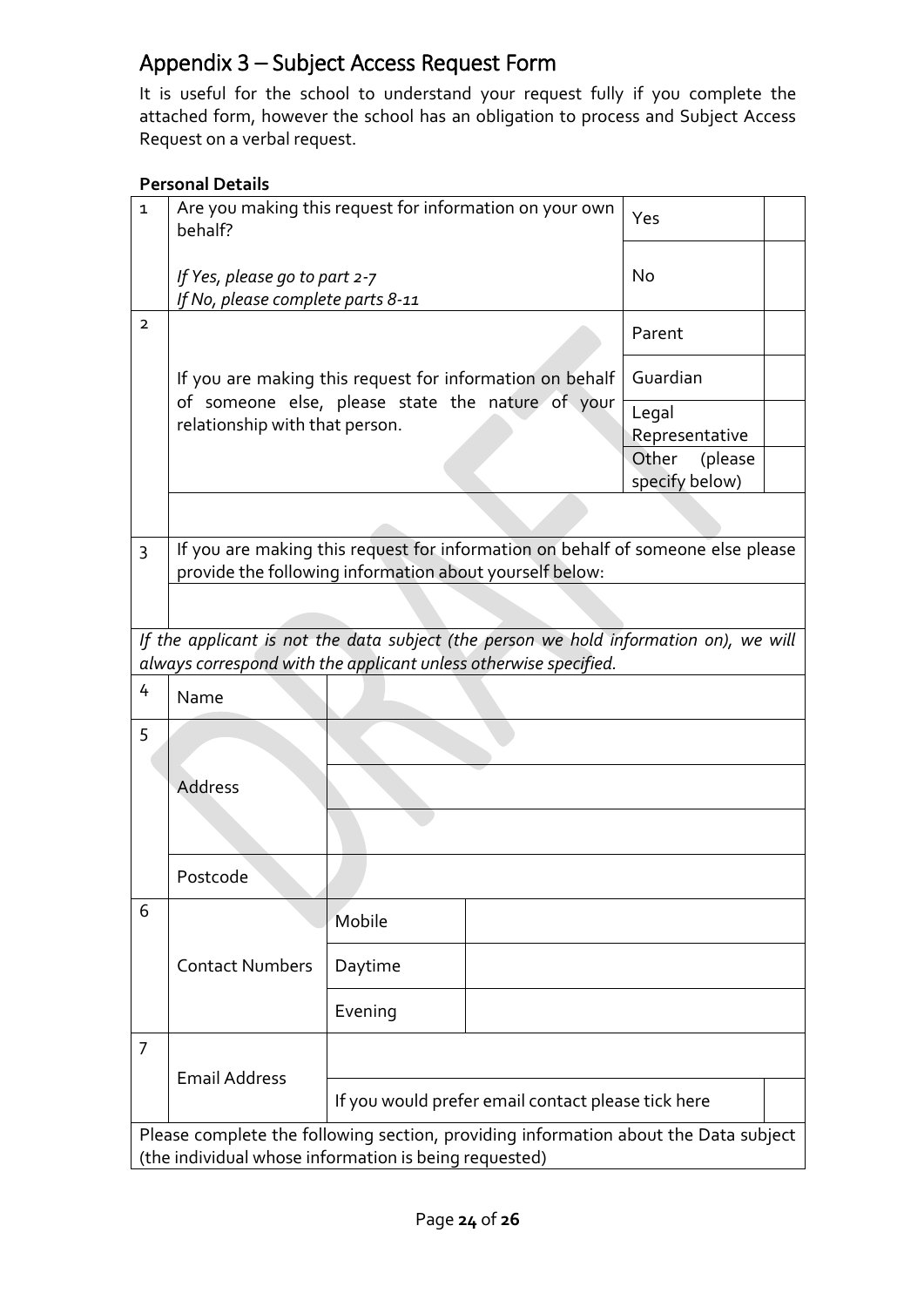| 8  | Name(s)                                                                                                                                                                                                                                                                                                                                                                                                      |         |  |                                                                                                                                                                                                                                                                                                                                                                                                                                                                                                                                                                                                                                                                                                                                                                                                                       |  |  |  |  |
|----|--------------------------------------------------------------------------------------------------------------------------------------------------------------------------------------------------------------------------------------------------------------------------------------------------------------------------------------------------------------------------------------------------------------|---------|--|-----------------------------------------------------------------------------------------------------------------------------------------------------------------------------------------------------------------------------------------------------------------------------------------------------------------------------------------------------------------------------------------------------------------------------------------------------------------------------------------------------------------------------------------------------------------------------------------------------------------------------------------------------------------------------------------------------------------------------------------------------------------------------------------------------------------------|--|--|--|--|
|    | Include previous names                                                                                                                                                                                                                                                                                                                                                                                       |         |  |                                                                                                                                                                                                                                                                                                                                                                                                                                                                                                                                                                                                                                                                                                                                                                                                                       |  |  |  |  |
| 9  |                                                                                                                                                                                                                                                                                                                                                                                                              |         |  |                                                                                                                                                                                                                                                                                                                                                                                                                                                                                                                                                                                                                                                                                                                                                                                                                       |  |  |  |  |
|    | Address                                                                                                                                                                                                                                                                                                                                                                                                      |         |  |                                                                                                                                                                                                                                                                                                                                                                                                                                                                                                                                                                                                                                                                                                                                                                                                                       |  |  |  |  |
|    |                                                                                                                                                                                                                                                                                                                                                                                                              |         |  |                                                                                                                                                                                                                                                                                                                                                                                                                                                                                                                                                                                                                                                                                                                                                                                                                       |  |  |  |  |
|    | Postcode                                                                                                                                                                                                                                                                                                                                                                                                     |         |  |                                                                                                                                                                                                                                                                                                                                                                                                                                                                                                                                                                                                                                                                                                                                                                                                                       |  |  |  |  |
| 10 | <b>Contact Numbers</b>                                                                                                                                                                                                                                                                                                                                                                                       | Mobile  |  |                                                                                                                                                                                                                                                                                                                                                                                                                                                                                                                                                                                                                                                                                                                                                                                                                       |  |  |  |  |
|    |                                                                                                                                                                                                                                                                                                                                                                                                              | Daytime |  |                                                                                                                                                                                                                                                                                                                                                                                                                                                                                                                                                                                                                                                                                                                                                                                                                       |  |  |  |  |
|    |                                                                                                                                                                                                                                                                                                                                                                                                              | Evening |  |                                                                                                                                                                                                                                                                                                                                                                                                                                                                                                                                                                                                                                                                                                                                                                                                                       |  |  |  |  |
| 11 |                                                                                                                                                                                                                                                                                                                                                                                                              |         |  |                                                                                                                                                                                                                                                                                                                                                                                                                                                                                                                                                                                                                                                                                                                                                                                                                       |  |  |  |  |
|    | <b>Email Address</b>                                                                                                                                                                                                                                                                                                                                                                                         |         |  | If you would prefer email contact please tick here                                                                                                                                                                                                                                                                                                                                                                                                                                                                                                                                                                                                                                                                                                                                                                    |  |  |  |  |
| 12 | Date of Birth (if under 18)                                                                                                                                                                                                                                                                                                                                                                                  |         |  |                                                                                                                                                                                                                                                                                                                                                                                                                                                                                                                                                                                                                                                                                                                                                                                                                       |  |  |  |  |
|    | name. To qualify as personal data, the data must be biographical in a significant<br>sense, having the data subject as its focus and affecting the data subject's<br>privacy. In addition, information held in manual/paper files will only be personal<br>data if the file is highly structured.<br>Reference numbers and departments where known<br>Further details or description of information required |         |  |                                                                                                                                                                                                                                                                                                                                                                                                                                                                                                                                                                                                                                                                                                                                                                                                                       |  |  |  |  |
|    | any billing details.<br>and bringing these documents with you.                                                                                                                                                                                                                                                                                                                                               |         |  | We require copies of two documents for each person to prove his or her identity, one<br>of which should include a photograph of the person. The documents could include a<br>passport, driving licence or any other official document, including a utility bill but<br>showing only the name and address of the person and the name of the company, not<br>If you are applying on someone else's behalf, please enclose certified proof of identity<br>for both the data subject and yourself. Where you are acting as a legal representative<br>or guardian of the data subject certified proof of this must also be given. If you prefer,<br>you may provide proof with an original document by attending the School in person<br>Failure to provide these documents with your application may mean your request is |  |  |  |  |
|    | refused.<br>return the application to:<br>Mauldeth Road West, Chorlton, Manchester, M21 7HH                                                                                                                                                                                                                                                                                                                  |         |  | After completing the application, please check to ensure that all the information you<br>have provided is accurate and all required documents are enclosed. Sign below and<br>The Chief Operations Officer, The CLIC Trust, Chorlton Park Primary School,                                                                                                                                                                                                                                                                                                                                                                                                                                                                                                                                                             |  |  |  |  |